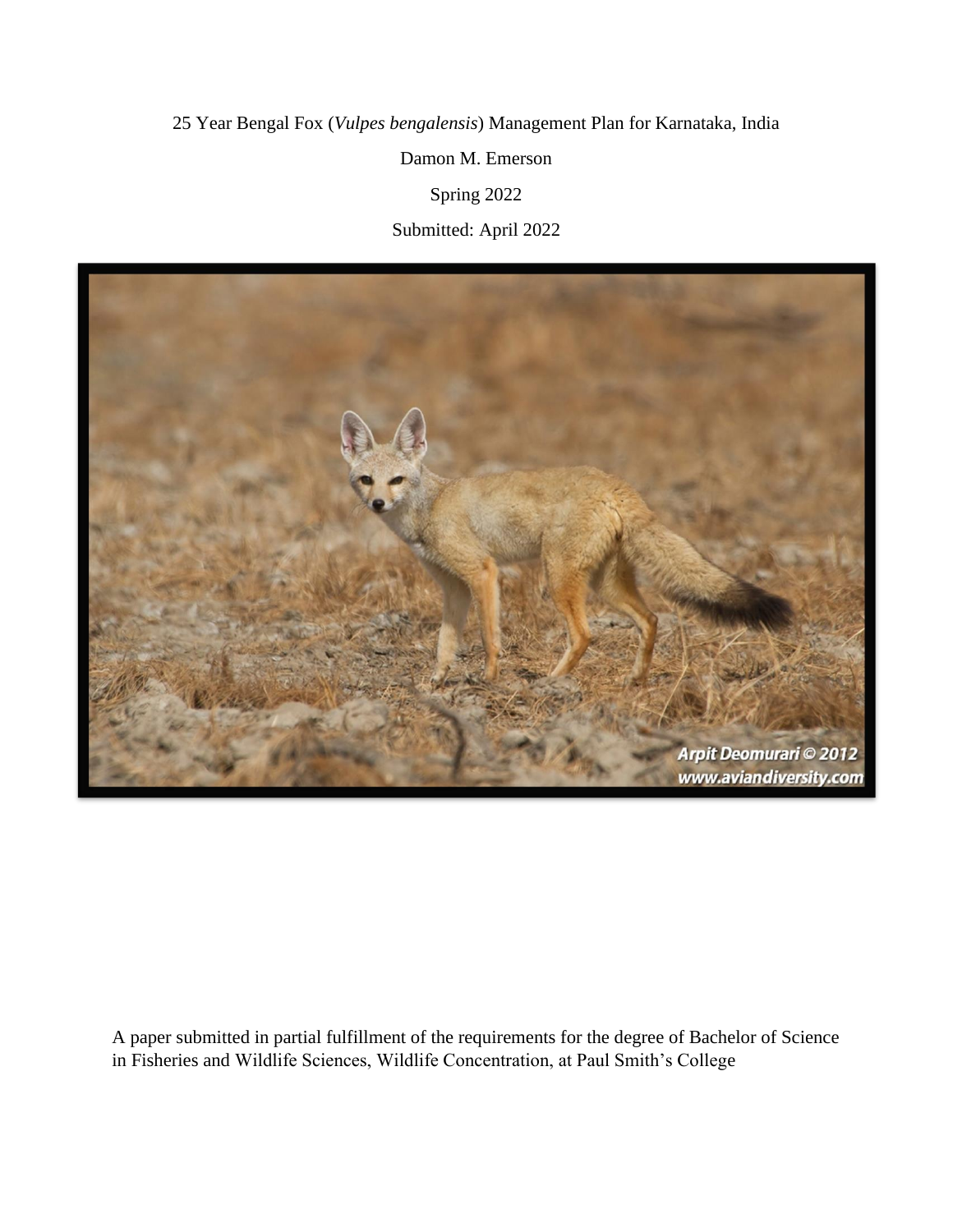# <span id="page-1-0"></span>**Executive Summary**

Bengal foxes (*Vulpes bengalensis*) are a small canid endemic to India and adjacent regions. They are opportunistic omnivores, consuming a wide variety of food-items which may vary in abundance seasonally and/or spatially. Conservation issues of primary concern include habitat loss, habitat degradation, poaching, and outbreaks of enzootic diseases. Space needed to accommodate the growing human population as well as increases in agricultural and industrial output has led to encroachment of humans onto Bengal fox habitat. This management plan aims to increase Bengal fox populations within Karnataka, India to  $\sim$ 10,000 individuals to allow grazing and development practices to continue. Objectives to reach this goal include estimating and mapping habitat suitability in Karnataka, performing a mark-recapture study to gain information on population dynamics, providing public education on Bengal fox conservation to residents and ecotourists, and increasing the survivorship of pup and juvenile age classes. To estimate habitat suitability, vegetation will need to be surveyed throughout Karnataka using a series of randomly generated plots. Measurements of habitat suitability will be compiled in a map utilizing ArcGIS which will help locate areas with potentially high Bengal fox densities. A markrecapture study will be executed to gain knowledge on survivorship of the Bengal fox population in Karnataka. A Cormack-Jolly-Seber Model will be utilized to interpret survivorship of the Bengal fox population following the mark-recapture study. Data on current Bengal fox population dynamics is lacking from the literature and is necessary for the needs of this management plan as well as future studies on Bengal foxes. Public education of Bengal fox conservation will take place in public schools and various ecotourist destinations to help identify uncertainties and biases in knowledge. The distribution of surveys will evaluate public awareness and perceptions of Bengal fox conservation needs in Karnataka after public education initiatives have been implemented for multiple years. Community support and involvement will be crucial in minimizing poaching events and overgrazing of Karnataka's grasslands. Survivorship of pup and juvenile age classes will be increased through the restoration of habitat, discontinuation of overgrazing, and declaration of Karnataka as a "Closed Area". Local communities will qualify for incentives gained from revenues of localized protected areas to discontinue harmful grazing practices and allow habitat restoration to occur on their lands. By declaring Karnataka, a "Closed Area", hunting of local wildlife species would be banned but development projects and overgrazing practices could continue. Therefore, public support of this management plan must be gained for conservation to be successful. Implementation of this management plan will potentially raise the Bengal fox population of Karnataka, India to  $\sim$  10,000 individuals for the benefit of their ecosystem and the local ecotourism industry.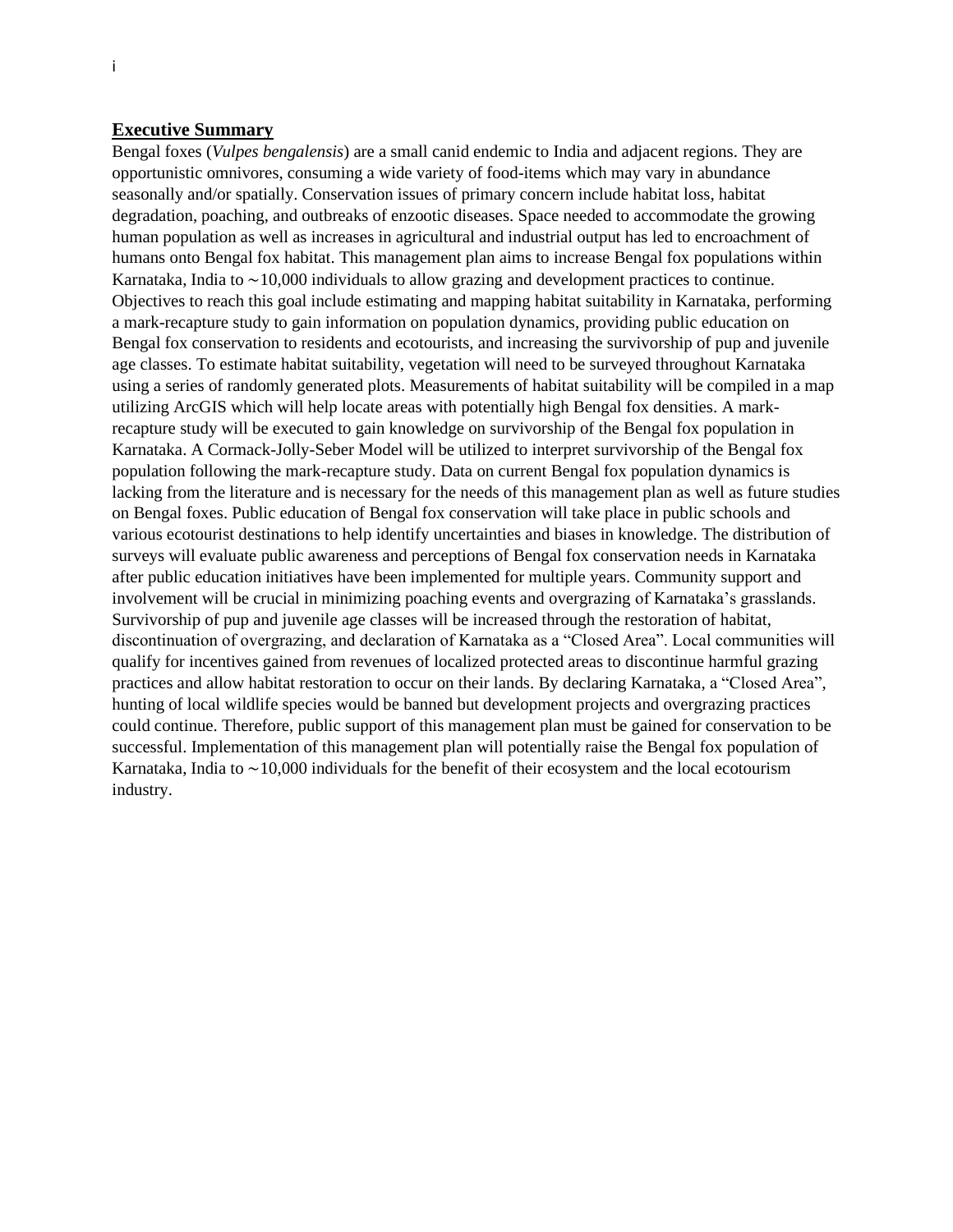# Contents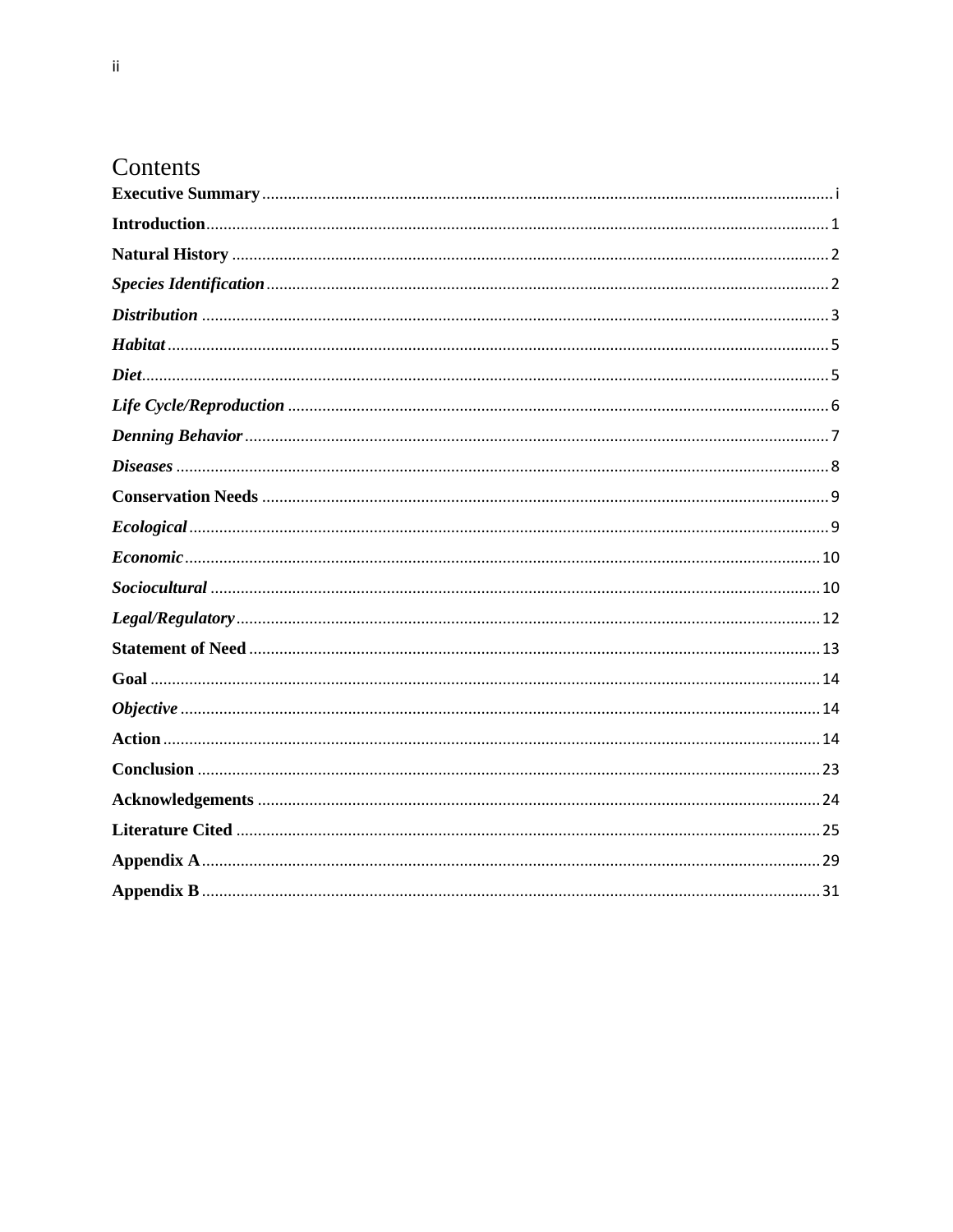#### <span id="page-3-0"></span>**Introduction**

Bengal foxes (*Vulpes bengalensis*) are a species native to India and regions immediately adjacent (Jhala and Johnsingh 2004). They are small canids that are related, sympatric, and similar to red foxes (*Vulpes vulpes*), though the black-tipped tail of Bengal foxes is a distinguishable feature used for identification (Gompper and Vanak 2006). Their preferred habitat consists of short, semi-arid grasslands (Vanak 2005), which are located along the west coast and south-central regions of India. As opportunistic omnivores, Bengal foxes exploit multiple food sources including insects, rodents, reptiles, birds, and fruits (Jhala and Johnsingh 2004). Unlike many canids, Bengal foxes rarely scavenge for carcasses (<1% of diet) or depredate livestock (Bopanna et al. 2012; Srivathsa et al. 2019). Survival of offspring during and after the spring pup-rearing period is crucial for Bengal fox populations due to their small litter sizes (2.7) and short lifespan (8-10 years) (Jhala and Johnsingh 2004).

The Indian Wildlife (Protection) Act lists Bengal foxes as a Schedule II (part II) species which affords them little protection (Bist 1999; Vanak 2005). Their current scheduling in India results from an unwieldy and unstable classification system which is not based on scientific standards (Bist 1999). Bengal foxes face continued threats, mainly imposed by the increasing human population, India's current economic growth, and the persistence of historical perspectives of grasslands. Major threats to the species include habitat loss through overgrazing by pastoralists, land-use alterations, spread of invasive plant species, and urbanization as well as poaching events by rural and tribal communities and disease outbreaks spread by domestic dogs (*Canis familiaris*) (Jhala and Johnsingh 2004; Gompper and Vanak 2006; Srivathsa et al. 2019). Throughout their range, Bengal foxes only occur in high population densities when occupying semi-arid grasslands and shrublands (Jhala and Johnsingh 2004; Vanak 2005). Although large tracts of grassland are rare and typically privately owned in peninsular India, some protected grassland areas exist in the state of Karnataka, including the Ranibennur Blackbuck Sanctuary and Jayamangali Blackbuck Reserve (Vanak 2005; Gompper and Vanak 2010). However, Bengal fox habitat in semi-arid grasslands and shrublands accounts for less than 2% of protected areas in southern India (Vanak 2005).

Populations are difficult to locate and quantify because Bengal foxes are predominately nocturnal, wary of humans, and avoid anthropogenic development (Gompper and Vanak 2006; Chellum et al. 2013). To locate potential populations in Karnataka with limited current data, a habitat suitability analysis will be performed over multiple years, with results modeled using ArcGIS software. To gain information on the survivability of the Bengal fox population in Karnataka, a mark-recapture study must be implemented over multiple years. Hunting and parts trade of Bengal foxes by rural communities and native tribes continues despite current policy which prohibits these activities (Bist 1999; Jhala and Johnsingh 2004;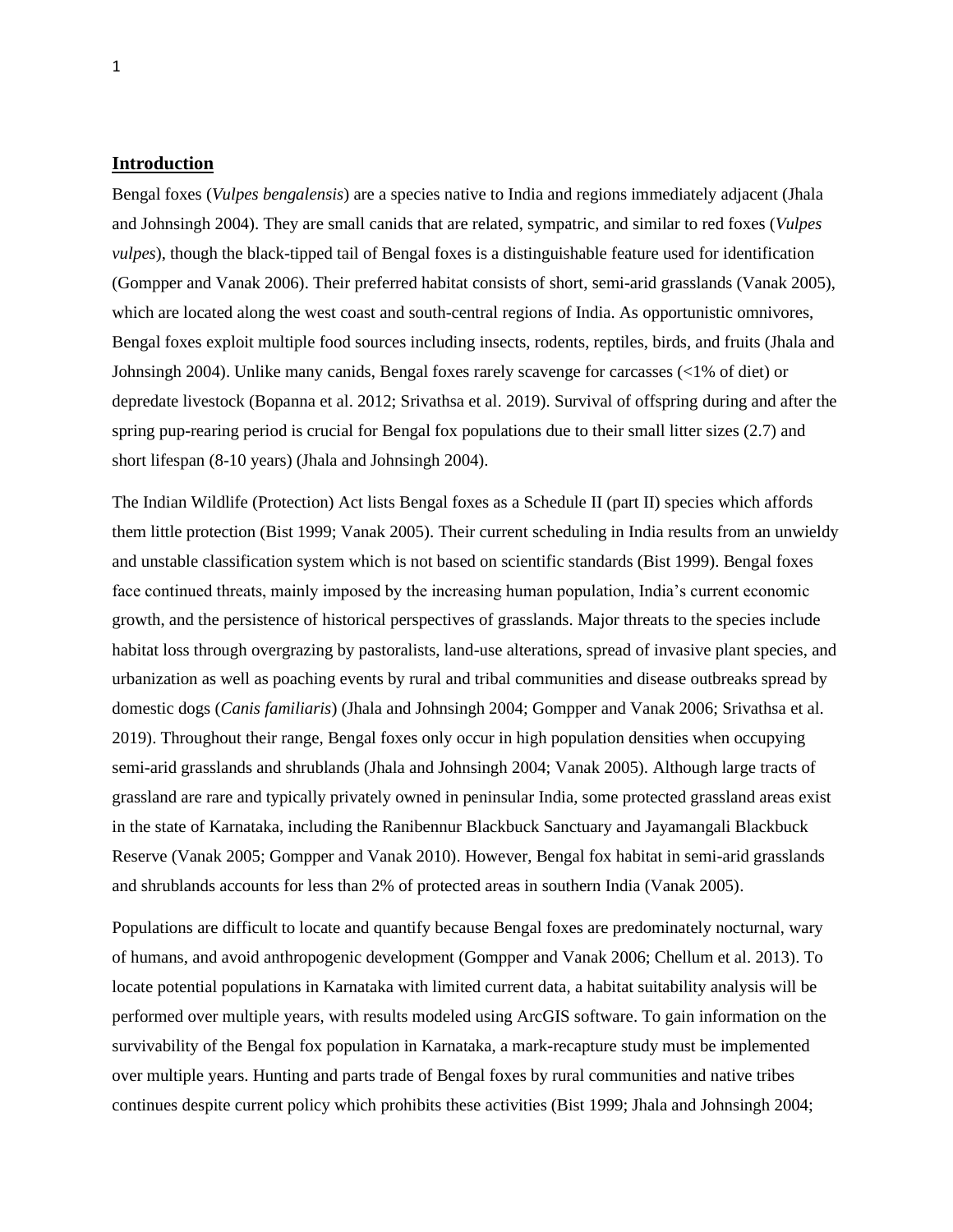Gompper and Vanak 2006). Additionally, government initiatives support both the destructive grazing practices exhibited by traditional pastoralists as well as the land clearance and development programs which aim to urbanize semi-arid grasslands (Vanak et al. 2013; Kapuria 2021). To combat both poaching and harmful grazing practices, public education initiatives will be implemented with aims to inform both residents and tourists on Bengal fox conservation. Additionally, legislation efforts will be made to declare Karnataka a "Closed Area" under the Wildlife (Protection) Act, 1972 which will discontinue hunting in the region. Following this, native grasslands will be restored through agency and community replanting and seeding projects.

#### <span id="page-4-0"></span>**Natural History**

#### <span id="page-4-1"></span>*Species Identification*

Bengal foxes are one of the worlds least studied and lesser-known threatened species. Much is yet to be learned from the fossil record involving taxonomic relationships. However, the remains of *Prototocyon curvipalatus*, thought to be from the early Pleistocene, were recovered from the Siwalik Hills, India which showed an association of skull and mandible with Bengal foxes (Gompper and Vanak 2006). Bengal foxes are a small canid and can be distinguished from other foxes of the Indian subcontinent (*Vulpes vulpes, V. v. pusilla, V. v. griffithii, V. v. montana*) by several morphological features (Gompper and Vanak 2006). Bengal foxes have a smaller body size compared to red foxes and its subspecies. Its body has silver-grey to yellow-grey pelage which may become more lush during winter months (Jhala and Johnsingh 2004; Gompper and Vanak 2006). This grey body-color transitions to a cream or ivory underside and tan-brown colored legs (Jhala and Johnsingh 2004). Their tail is bushy and up to 2/3 the length of their body with a distinct black tip (Vanak 2005). The skull is characteristically flattened and has a pointed snout region (Hubbarb 2019). Their ears are pointed and dark brown with black margins (Gompper and Vanak 2006). The nose, mouth, and tear markings around the eyes are black (Jhala and Johnsingh 2004). The average weight for males is between 2.7 and 3.6 kg, and for females approximately 1.8 kg. Measurements of the specimens found at the Bombay Natural History Society Museum are as followed; male's head and body length of 500 mm with the tail measuring 289 mm, and female head and body length of 472 mm with a tail length of 289 mm (Jhala and Johnsingh 2004).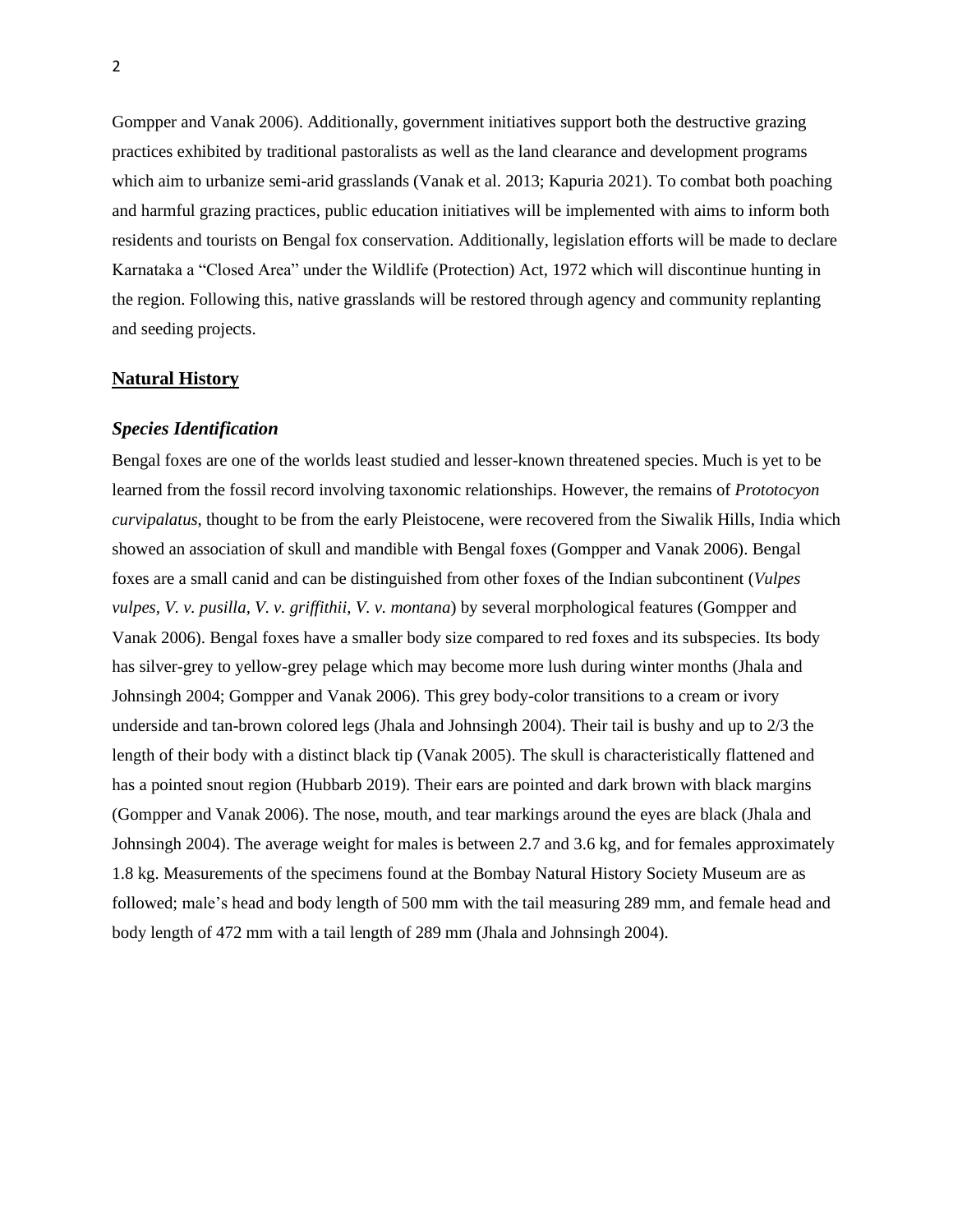

Figure 1. Indian fox, easily identified by grey pelage and distinctive, black-tipped tail (Vanak 2005).

# <span id="page-5-0"></span>*Distribution*

Bengal foxes inhabit the Indian subcontinent and are the most common fox species in India compared to the red fox and its three subspecies (Gompper and Vanak 2006; Kumara and Singh 2012). Their distribution encompasses the foothills of the Himalayas and Terai of Nepal to areas in peninsular India and from southeastern Pakistan to eastern India including parts of southeastern Bangladesh (Jhala and Johnsingh 2004; Gompper and Vanak 2006). Their northern range is comprised of the Sindh province of Pakistan to northern Bengal in India (Jhala and Johnsingh 2004). The distribution may extend further into Bangladesh with the decline of the Sundarbans mangrove area (Gompper and Vanak 2006). Bengal foxes were found to be absent in forest of the Western and Eastern Ghats, as well as India's coastal region (Kumara and Singh 2012). Populations have not been detected in neighboring Afghanistan or Iran (Gompper and Vanak 2006).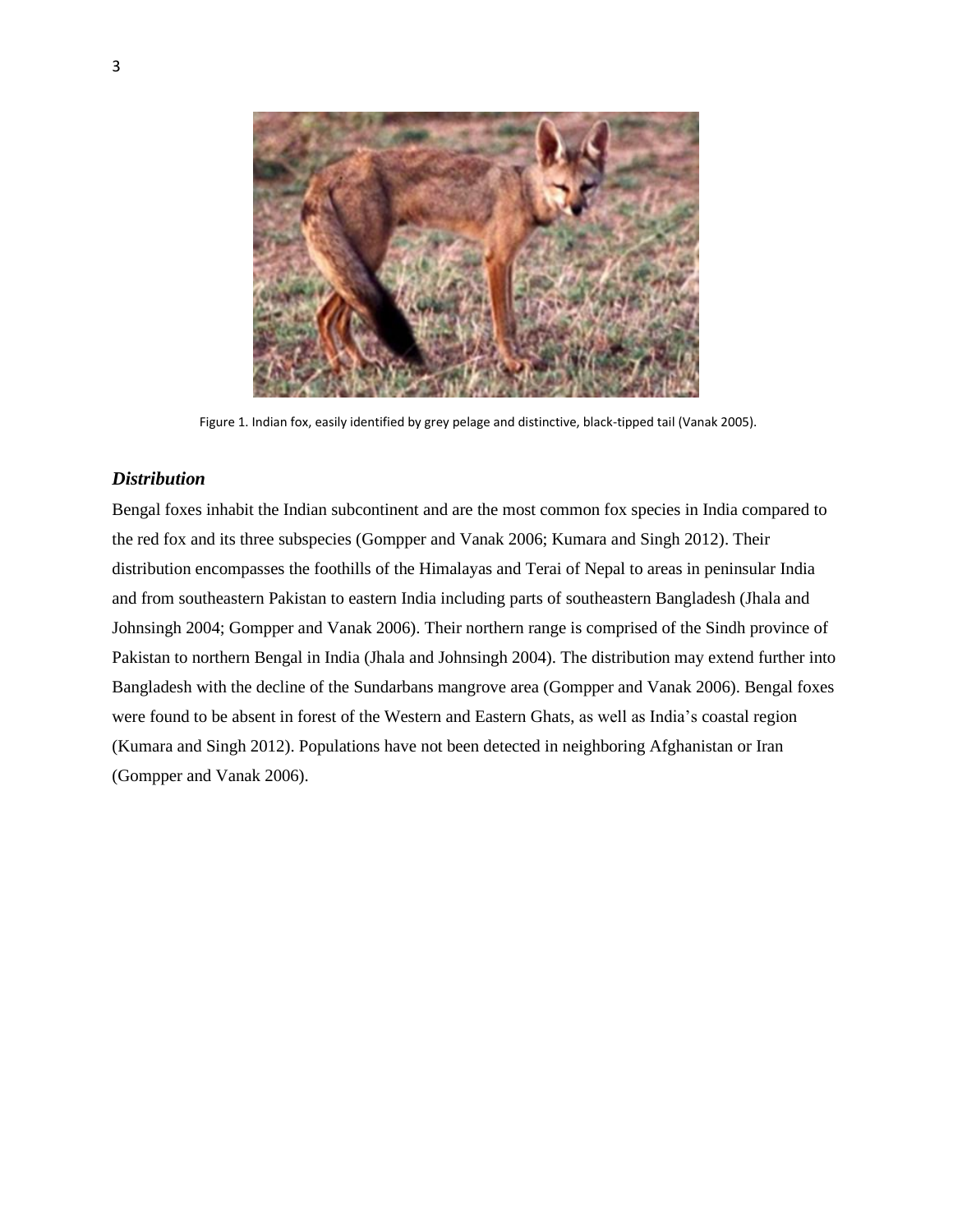

Figure 2: Geographical range of Bengal foxes (IUCN 2008). Bengal foxes have low population densities throughout their range (Vanak 2005).



Figure 3: This management plan only concerns the Bengal fox population within the state of Karnataka. Karnataka has a land area of  $191,791 \text{ km}^2$  (Kumara and Singh 2012).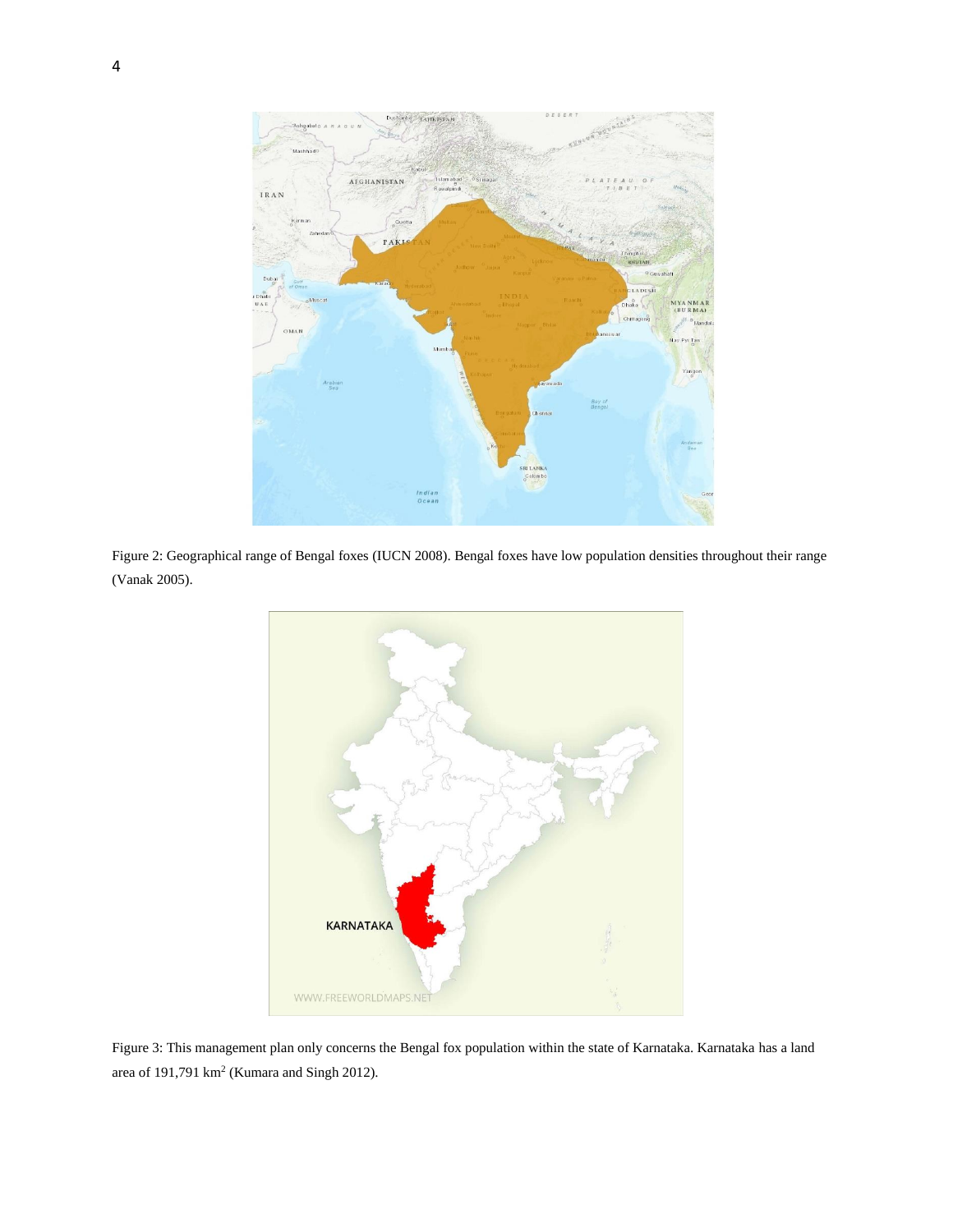#### <span id="page-7-0"></span>*Habitat*

Bengal foxes prefer semi-arid thorn, scrub, or dry deciduous forests and short grassland habitats (Jhala and Johnsingh 2004). Bengal fox populations maintain low densities throughout most of their range and reach their highest densities in grassland habitats (Vanak 2005). They are somewhat tolerant of habitat disruption and will inhabit fringe areas along agricultural fields and rural settlements (Gompper and Vanak 2006). Likewise, Bengal foxes will opportunistically den in anthropogenically derived structures such as boulder piles and earthen bunds over naturally occurring sites (Chellum et al. 2013). Areas with thick forest, steep terrain, deserts, and tall grasslands are avoided by foxes due to a lack of available resources and difficulty denning (Jhala and Johnsingh 2004). During the monsoon season, Bengal foxes will rest under shrubs and trees in forested plantations (Gompper and Vanak 2010). Some high-density populations exist in protected areas established for great Indian bustards (*Ardeotis nigriceps*) and Indian blackbuck (*Antelope cervicapra*) as these species utilize similar habitat requirements (Vanak 2005).

#### <span id="page-7-1"></span>*Diet*

Bengal foxes are opportunistic omnivores, with relatively high variation in diet due to temporal and spatial factors (Jhala and Johnsingh 2004; Home 2005; Gompper and Vanak 2006). Their diet is made up of mostly arthropods, including grasshoppers, crickets, beetles, ants, termites, and spiders (Jhala and Johnsingh 2004). Home (2005) found significant variances in the number of orthopterans, coleopterans, termites, and scorpions consumed by individuals in grassland habitat compared to scrubland habitat. The percent of reptiles and fruits in scats were significantly different between scrubland and grassland habitats, and other food-items varied in both habitats during particular seasons (Home 2005). Rodents constitute a major food source for Bengal foxes, including species like Indian gerbils (*Tatera indica*), field mice (*Mus booduga*), and soft-furred field rats (*Millardia meltada*) (Jhala and Johnsingh 2004). Bengal foxes inhabiting scrubland consume more rodents than those in grassland habitats, likely the result of higher gerbil densities in those areas (Home 2005). It has been reported that pups depend more on rodents as a primary food source compared to adults, as pup scats gathered from Rollapadu Wildlife Sanctuary were mostly composed of rodent fur (Manakadan and Rahmani 2000). Foxes will depredate ground-nesting birds with their eggs, including species such as ashy-crowned finch larks (*Eremopterix grisea*), Indian mynahs (*Acridotheres tristis*), and even great Indian bustards (Jhala and Johnsingh 2004; Manakadan and Rahmani 2000). On occasion, Bengal foxes will consume reptiles including rat snakes (*Ptyas mucuosus*) and various ground lizards (Jhala and Johnsingh 2004). As omnivores, they consume many types of fruit including Indian jujube (*Zizyphus mauritiana)*, mango (*Mangifera indica*), and neem (*Azadirachta indica*) amongst others (Jhala and Johnsingh 2004). Large animal carcasses are not a significant food source, making up only 1% of their diet (Bopanna et al. 2012).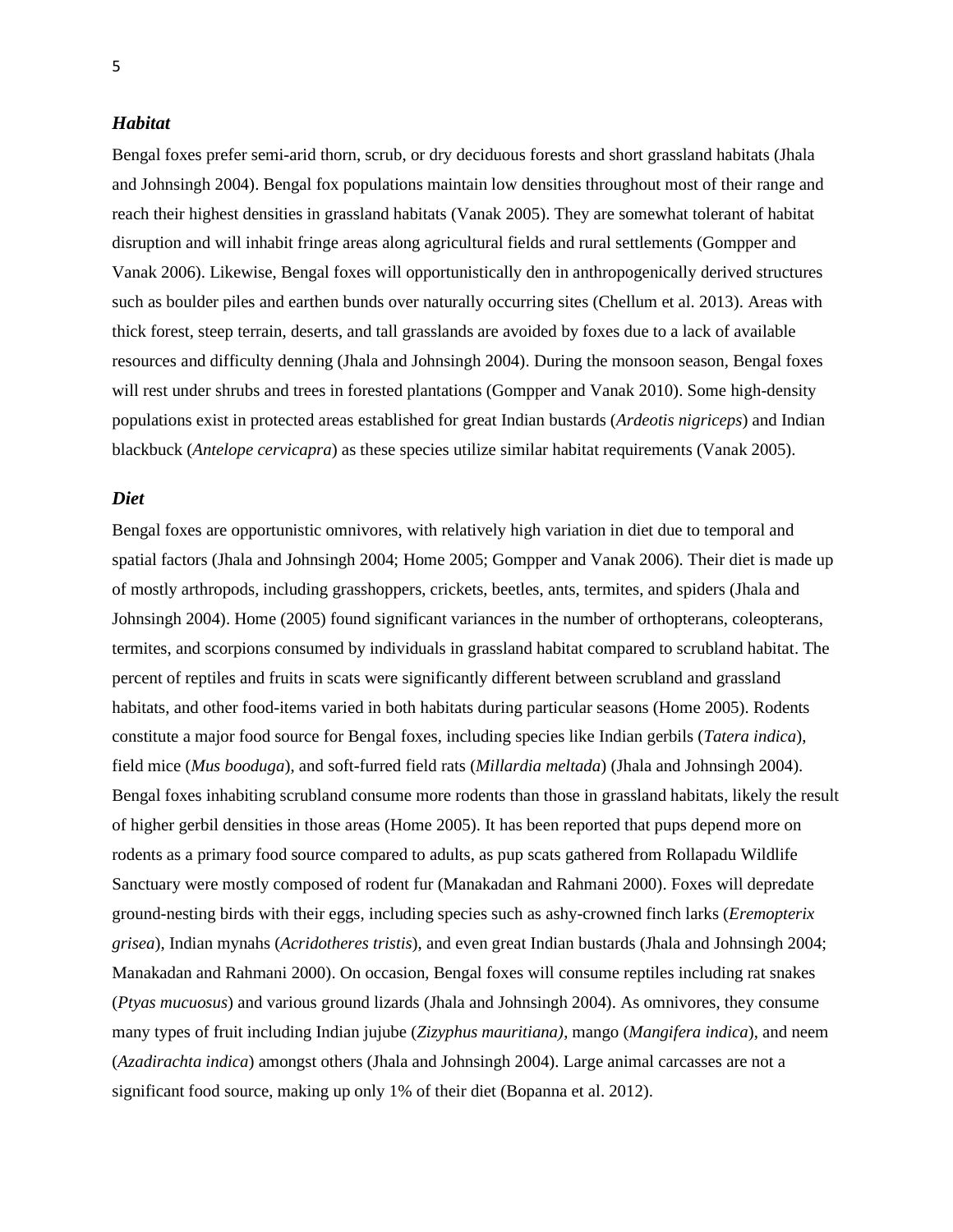#### <span id="page-8-0"></span>*Life Cycle/Reproduction*

Due to insufficient data concerning Bengal fox population dynamics and reproduction, some data has been interpolated from various populations of red foxes as they are the closest related species and certain subspecies are sympatric (Gompper and Vanak 2006). The age classes identified for Bengal foxes are pup, juvenile, young adult, adult, and old adult (Figure 4). Bengal foxes have an average lifespan of 6-10 years (Jhala and Johnsingh 2004; Meadors 2007). Korytin (2002) noted that the oldest observed red fox in the Ural Mountains (area around Kirovoblast, Sverdlovsk, Kurgan, and Tyumen), Russia was 11 years.

The breeding season is influenced by increased prey abundance during the monsoon season and can be noted by the digging of new dens, excavating of old dens, and calling by males (Manakadan and Rahmani 2000; Jhala and Johnsingh 2004; Gompper and Vanak 2006). At the start of the breeding season, males will usually bark repeatedly just after nightfall and before sunrise, though occasionally they will call through the night (Jhala and Johnsingh 2004). The gestation period usually lasts for 50-53 days, with births occurring between January and May (Manakadan and Rahmani 2000). Red foxes may become reproductively viable as yearlings and may remain so in old age if the population density in their home range is low and resources are abundant (Allen, 1984; Korytin 2002). Helpers have not yet been observed at den sites (Gompper and Vanak 2006). Nursing by more than one female has been observed, but it is uncertain how females were related (Gompper and Vanak 2006). Lactating females require more water than non-lactating females or males, and the availability of water influences den site location for this reason (Home and Jhala 2010). Breeding pairs will remain together for several seasons with pair bonds persisting past reproduction and into the 4–5-month long pup-rearing period (Jhala and Johnsingh 2004; Gompper and Vanak 2006). Litter sizes range between 2-4 pups, with the average litter size being 2.7 in Gujarat, India (Jhala and Johnsingh 2004). Reproduction rates for Bengal foxes fluctuate annually according to prey abundance (Jhala and Johnsingh 2004). Young will disperse at or near the onset of the monsoon season, taking advantage of influxes in prey (Jhala and Johnsingh 2004).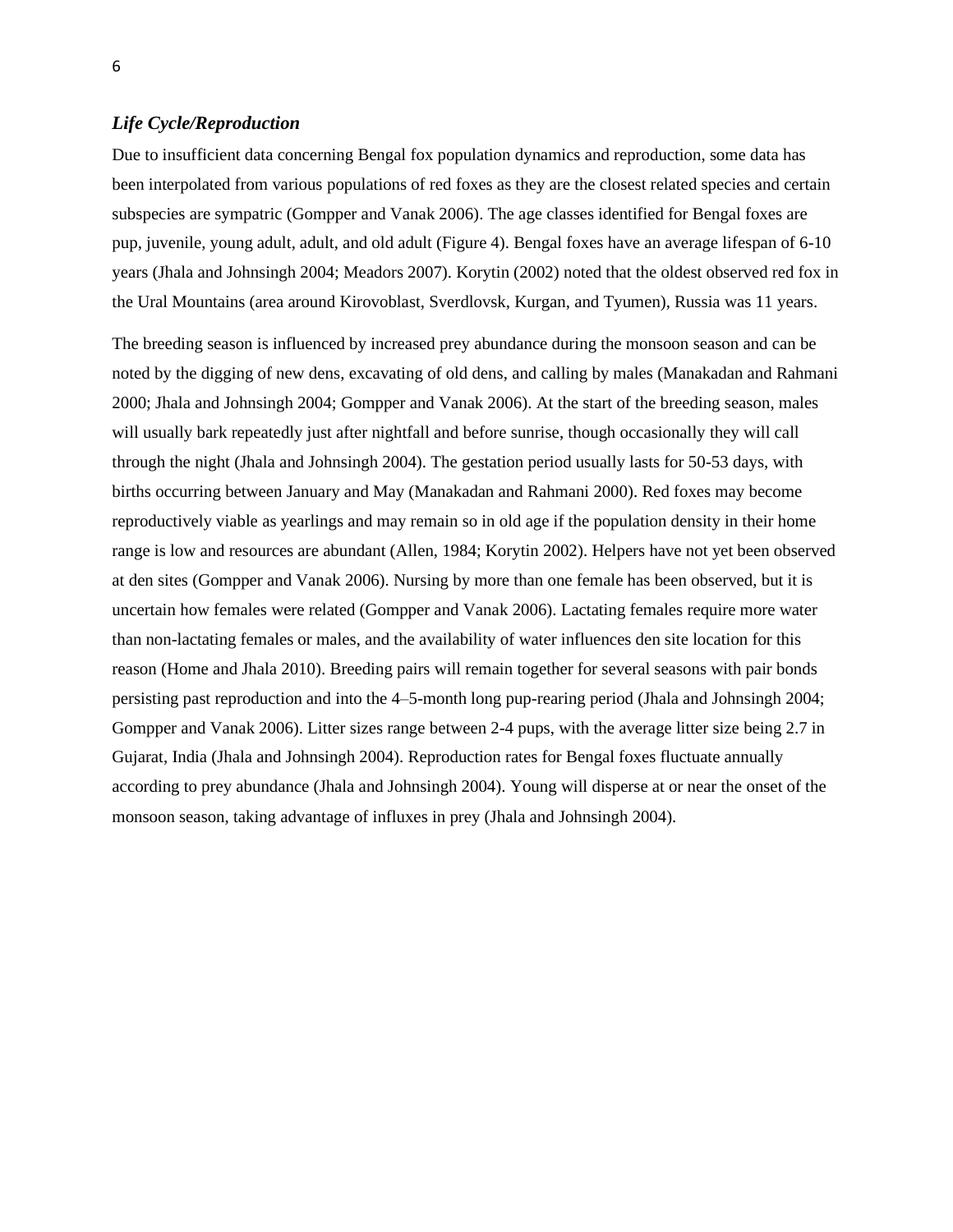

Figure 4: Life cycle, survivorship, and fecundity values of Bengal foxes. Life stages are pups (0-5 months) juveniles (6 months-2 years), young adults (3-4 years), adults (5-6 years), old adults (7-8+ years).

#### <span id="page-9-0"></span>*Denning Behavior*

Dens of Bengal foxes are utilized only during the pup-rearing season, though they return to the same site annually (Jhala and Johnsingh 2004). There are three general types of dens used by Bengal foxes: 1. small dens with two openings used as brief resting areas in midday, 2. larger dens with multiple openings, used during the reproduction-period, and 3. dens under rocks or rock crevices, also used in the reproductionperiod (Gompper and Vanak 2006). Den sites are almost always in open areas where predator detection is highest (Manakadan and Rahmani 2000; Chellum et al. 2013). In a study conducted by Kumara and Singh (2012), all den sites occurred in open and exposed areas devoid of vegetation (the nearest shrub was 50 m from the den site), except for two dens which were underneath vegetation. All dens found by Home and Jhala (2010) occurred within 2 km of a water source. During the lactation period, females require additional water, which is a limited resource in semi-arid grasslands, making den location reliant on water availability (Home and Jhala 2010). On the inside, dens are composed of tunnels, each of which are under a different stage of excavation (Jhala and Johnsingh 2004). The series of tunnels leads to a small chamber about 0.5-1 m in size where the pups are born (Jhala and Johnsingh 2004). Adult foxes remain within 100 m of the den during pup-rearing and exhibit extremely protective behavior for their young (Home and Jhala 2010). Once foxes are denning, they are typically stationary until the pups can walk (Jhala and Johnsingh 2004). During the denning period, both adults will bring food for the young (Jhala and Johnsingh 2004). After the offspring are mobile (usually after 1 month), foxes will switch between any of the dens in the adult's territory in avoidance of predators (Manakadan and Rahmani 2000; Home and Jhala 2010). Kumara and Singh (2012) found that there were more inactive dens in their observed protected area than there were in surrounding (private) land, which they attributed to higher rates of den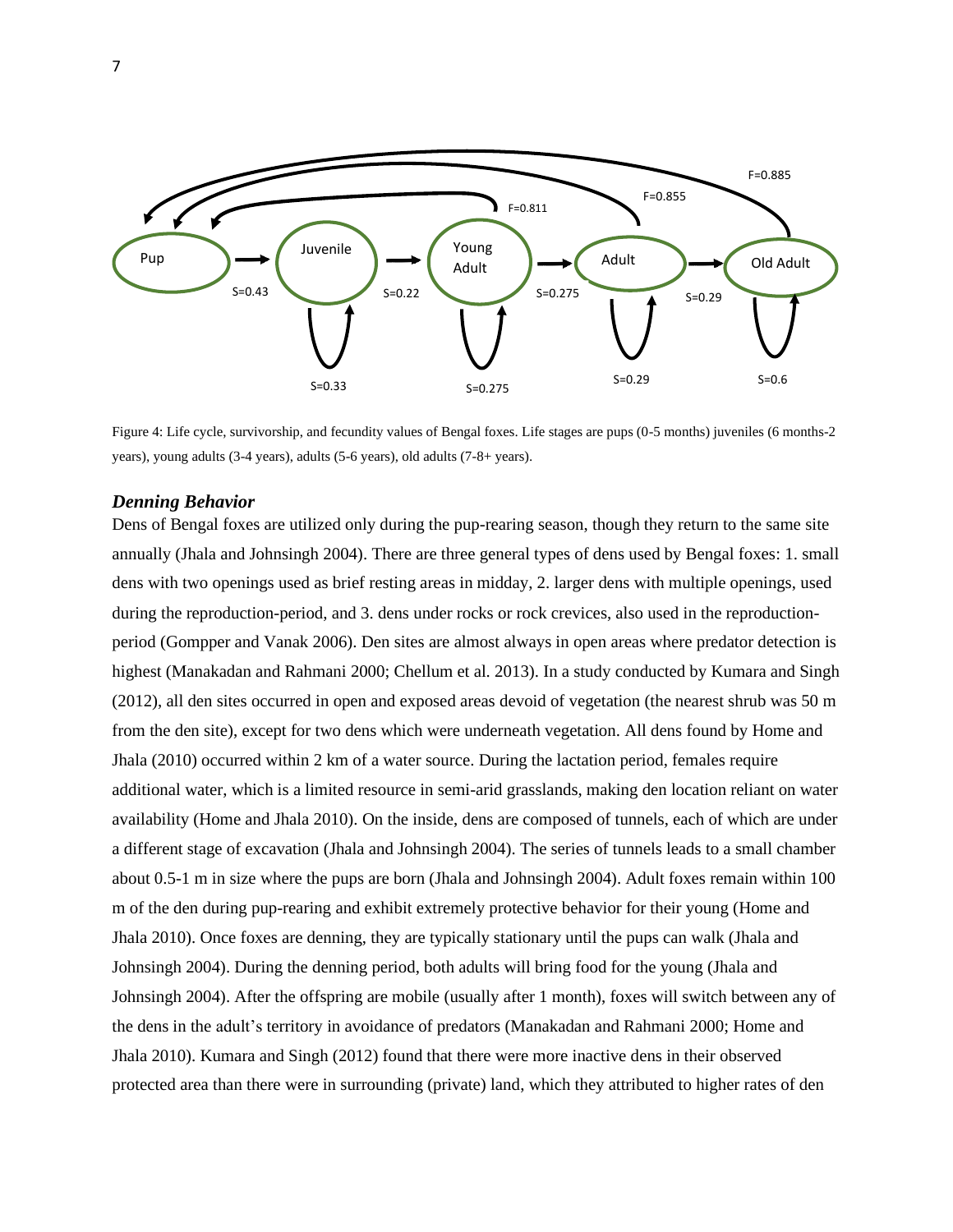switching in the absence of humans. In avoidance of humans, dens are usually established at least 3 km away of any human settlement (Home and Jhala 2010). However, Chellum et al. (2013) found that most dens in their study area were made from anthropogenic structures including earthen bunds, and boulder piles over other local substrates.

#### <span id="page-10-0"></span>*Diseases*

Diseases such as canine parvovirus (CPV), canine distemper virus (CDV), and canine adenovirus (CAV), have caused population declines in threatened canids throughout Southeast Asia (Adhikari et al. 2020; Belsare et al. 2014). CDV in particular has been responsible for increased mortality of Bengal foxes in India (Belsare et al. 2014). Belsare et al. (2014) reported that there was a minute presence of CDV antibodies in Bengal foxes (12%) as well as high mortality rates among the CDV-positive foxes sampled. CDV, CPV, and CAV likely reached target populations of wild canids from source populations of freeranging domestic dogs (Belsare et al. 2014). Domestic dogs have become the most abundant canid throughout many regions of India in relation to the increasing human population (Srivathsa et al. 2019). The role of dogs as human and livestock protection enable their free-ranging tendencies, ultimately leading to negative interactions with wildlife (Belsare and Gompper 2015). Belsare et al. (2014) found that more than 72% of adult dogs in villages near the Great Indian Bustard Wildlife Sanctuary tested positive for CDV, CPV, CAV, or their associated antibodies. The Great Indian Bustard Wildlife Sanctuary is one of the few protected, semi-arid grasslands in India with a known population of Bengal foxes (Vanak 2005). Isolated populations of Bengal foxes in protected areas are often devastated by outbreaks of disease. A population of Bengal foxes in Rollapadu Wildlife Sanctuary decreased from 40- 50 individuals in 1994 to 10 individuals in 1995 due to an outbreak of what was likely CDV (Manakadan and Rahmani 2000). Management of enzootic diseases spread by free-ranging dog populations is complicated because of their wide distribution, complex role in ecological relationships, and because interactions between hosts and pathogen are not fully understood (Belsare and Gompper 2015). To further complicate management, recovery from CDV, CPV, and CAV is more common in domestic dogs than it is in Bengal foxes. Once dogs recover from these diseases, they are immune to them for life, however herd immunity is never met in these populations as dogs have a high population turnover rate (Belsare et al. 2014). Belsare and Gompper (2015) modeled CDV dynamics of a two-host system, with dogs representing the source population and foxes as the target. The outcome of the model revealed that dog vaccination does not reduce the spread of CDV and that vaccinating Bengal foxes would be the best method of CDV reduction (Belsare and Gompper 2015). There are both positive and negative aspects of solely vaccinating the Bengal fox population. It would be much more cost effective to vaccinate the small population of Bengal foxes as compared to the exponentially growing domestic dog population.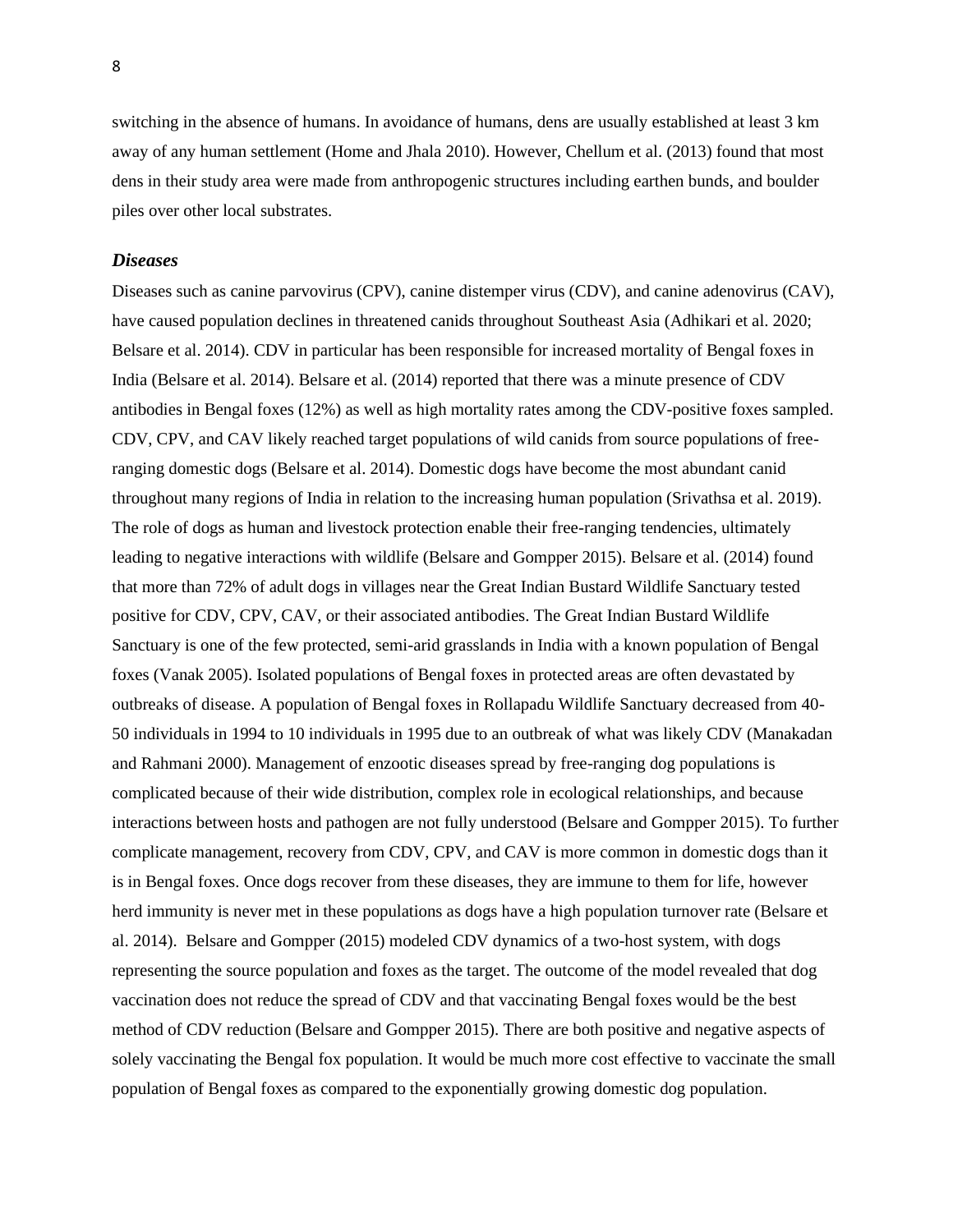Additionally, without testing each dog, it would be difficult to discern which individuals have contracted and developed natural immunity to CDV, CAV, and CPV (Belsare et al. 2014). A drawback of vaccinating Bengal foxes for CDV, CAV, and CPV is that these vaccinations need to be given via injection, as oral vaccinations have not yet been developed. This would require all Bengal foxes in Karnataka to be live-trapped, anesthetized, and vaccinated on an annual basis due to the continuous threat of CDV spillover events by free-ranging dogs (Belsare and Gompper 2015). Similar vaccination interventions have been performed in south-central Ethiopia in treating Ethiopian wolves (*Canis simensis*) for rabies (Knobel et al. 2008).

#### <span id="page-11-0"></span>**Conservation Needs**

#### <span id="page-11-1"></span>*Ecological*

The greatest threat currently facing Bengal foxes in Karnataka is habitat loss (Jhala and Johnsingh 2004). Their optimal habitat consists of semi-arid, short grassland or deciduous, thorny scrublands (Jhala and Johnsingh 2004). Although they have a large range, high population densities are only found in short grassland habitats (Vanak 2005). Short grasslands make up a small proportion of available habitat. There have not been any protected areas created to protect Bengal fox populations. However, they live in high densities on protected areas established for species that utilize similar habitat requirements including the Great Indian Bustard Wildlife Sanctuary and Jayamangali Blackbuck Block (Kumara and Singh 2012). Chellum et al. (2013) reported that majority (23%) of short grassland habitats near and/or within the Great Indian Bustard Sanctuary were on communal or private lands with high risk of human modification. The same is true across much of southern India, where only 2% of Bengal fox habitat is on protected land (Vanak 2005). Bengal foxes in Karnataka require the establishment or enlargement of protected grassland areas that pose no threat from human modification to increase local population densities.

Though Bengal foxes are somewhat tolerant of human habitation, they avoid human-derived food sources and are frequently disturbed by people, grazers, and dogs (Manakadan and Rahmani 2000, Gompper and Vanak 2007). Bengal foxes avoid agricultural areas due to the lack of arthropods caused by continual pesticide application (Chellum et al. 2013). Population growth is largely dependent on maintaining reproductive success on an annual basis. In a protected setting, success during the reproductive period largely depends on resource availability and rainfall as Bengal foxes maximize reproductive output in resource rich years (Home and Jhala 2010). However, on a human modified landscape reproductive success is dependent on the habitat type of the denning area and by minimizing interactions with humans, conspecifics, and predators (Kumara and Singh 2012). Chellum et al. (2013) showed that Bengal foxes select denning sites near semi-arid grasslands at the home-range scale and did not exhibit selective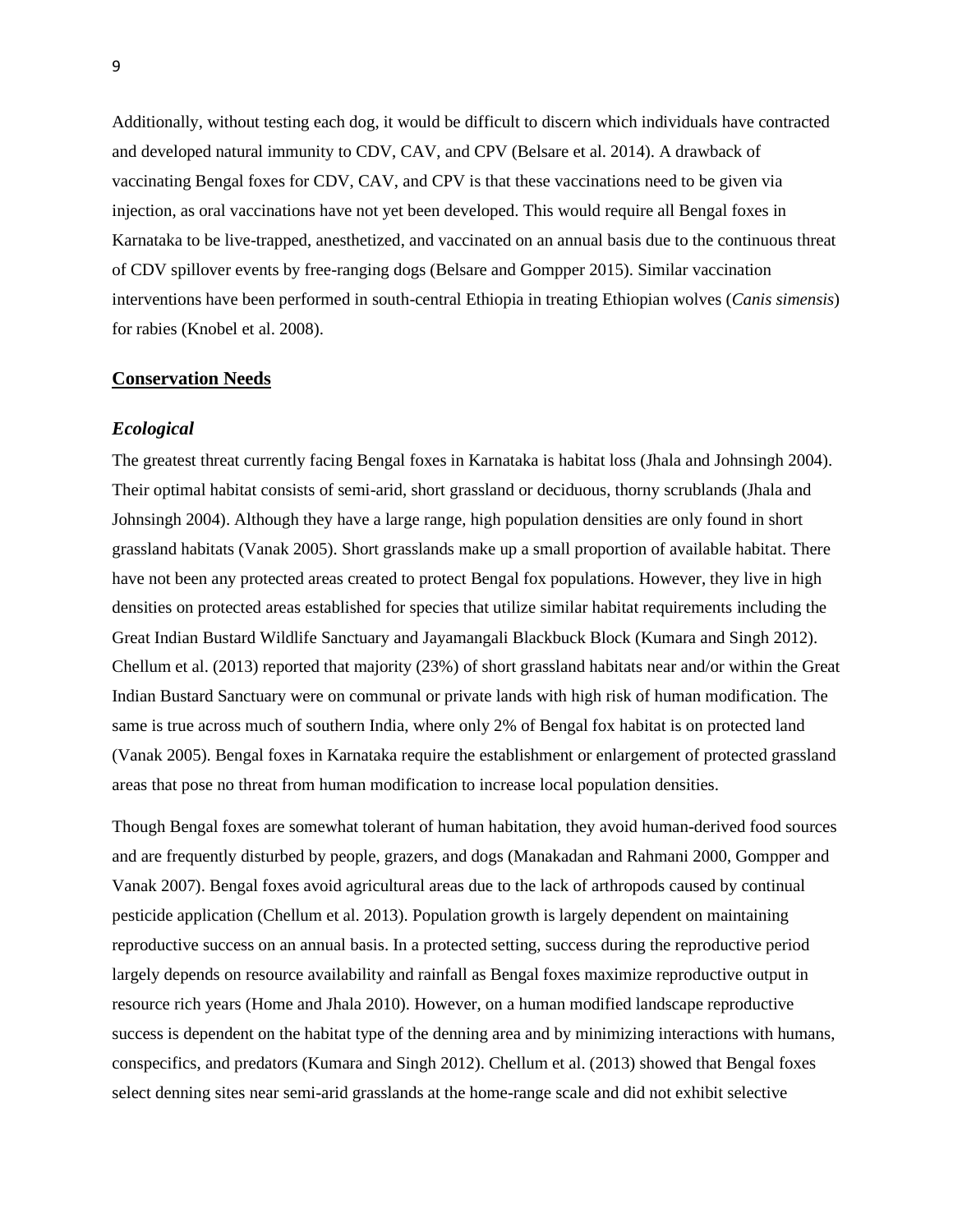behavior towards other habitat types. Den sites utilized during pup-rearing usually maintain a distance of at least 3 km from human settlements (Home and Jhala 2010). Denning locations and available protected habitat for Bengal foxes are highly fragmented and becoming increasingly developed. Therefore, the location of newly established or expanded protected areas should be distanced at least 3 km from human populations to reduce stress and increase reproductive success (Home and Jhala 2010).

#### <span id="page-12-0"></span>*Economic*

Livestock production is of utmost importance to the Indian economy. The production of livestock contributes 4% to the Indian national gross domestic product and provides employment and overall livelihood for 70% of the communities in rural India (Roy and Singh 2013). India has a large livestock sector, with the livestock population totaling around 623 million (Roy and Singh 2013). Due to the high numbers of livestock in these areas, overgrazing has become a major source of habitat destruction in grasslands (Jhala and Johnsingh 2004; Kapuria 2021). The current needs of livestock in India and the adverse effects they have on wildlife species that inhabit grasslands will be intensified as livestock populations are expected to increase at a rate of 0.55% annually (Roy and Singh 2013). Local communities containing predominately pastoralists and farmers should be given revenues from localized protected areas to decrease the number of livestock grazing on Bengal fox habitat while evading poverty (Winkler 2006).

India has been experiencing a period of economic growth (6-9% annually), globalization, urbanization, and increased tourism (DeFries and Karanth 2010). With the doubling of India's middle class, the rate of ecotourism to India's protected areas has increased (DeFries and Karanth 2010). The number of visitors to 10 protected areas throughout India were examined from 2002-2008 and showed that growth rates varied from 7% in Nagarahole to 45% in Periyar (DeFries and Karanth 2010). Demographic statistics of tourists entering protected areas show that 80% of ecotourists in West Bengal were residents of that state, and that only 8% hailed from international origins (Karmakar 2011). Due to the lack of public appreciation and knowledge of Bengal foxes, it is difficult to accurately calculate their monetary value. However, increases in domestic tourism to protected areas generates an opportunity for public support of conservation practices through public education of Bengal foxes and their role in the ecosystem (DeFries and Karanth 2010).

## <span id="page-12-1"></span>*Sociocultural*

Grassland and shrublands in India have become highly degraded through anthropogenic impacts such as the spread of invasive plant species and increased land clearance rates and development (Kapuria 2021). Human development of Indian grasslands has largely resulted from urbanization and industrialization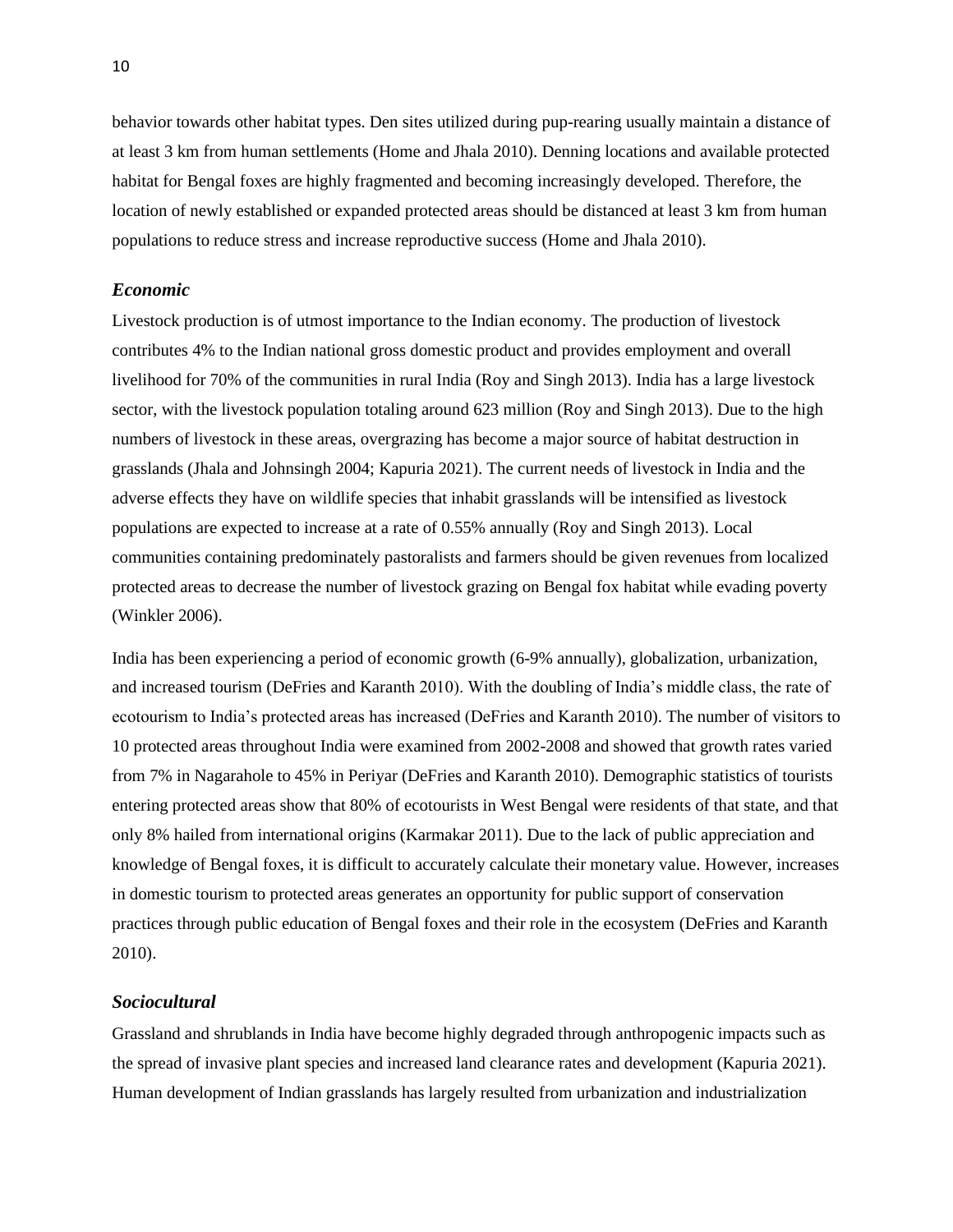(Vanak 2005; Vanak et al. 2017). Nearly 4000 ha of grassland in Karnataka was diverted for scientific research by organizations including the Indian Institute of Science, Indian Space Research Organization, Bhabha Atomic Research Centre, and Defense Research and Development Organization (Vanak et al. 2017). Land-use alteration of this type is not beneficial for wildlife including Bengal foxes and though it is too late to halt progress on these projects, it is not too late to prevent further development of grasslands. Protected areas are the most crucial component to protecting and conserving natural habitats as well as wildlife (Winkler 2006). If grasslands were incorporated into India's protected area network, they would be free from the threat of human development.

In rural grassland communities, livestock rearing largely supplies employment and income (Roy and Singh 2013). Nomadic pastoralism has remained the predominant grazing technique in semi-arid grasslands of western India, though it has proved unsustainable (Roy and Singh 2013). The low productivity and patchy distribution of the pasture means that pastoralists and their livestock need to travel long distances for seasonal influxes of resources (Vanak et al. 2017). Current management practices outside protected areas cater to this type of livestock grazing even though it contributes to grassland degradation (Kapuria 2021). Efforts have been made to increase pastoralist incomes by providing market access and increasing fodder to ensure higher and consistent production, resulting in less movement across the landscape (Vanak et al. 2017). This initiative is destructive because the reduced mobility of pastoralists results in restricted use of grasslands which in turn causes highly concentrated use and degradation (Vanak et al. 2017). The creation or expansion of protected grassland areas would be the most effective solution to overgrazing practices, although this acts against the economic interests of local livestock owners (Winkler 2006). To mitigate the adverse effects to the local economy, protected area revenues would be distributed to local communities. In doing this, threats of poverty would be alleviated in local communities and incentive for economic improvement through habitat creation/restoration would be exemplified (Winkler 2006).

Canids including Bengal foxes are often hunted to prevent and/or reduce depredation events on livestock. The persecution of foxes for this reason is gratuitous, as Indian wolves (*Canis lupus pallipes*) and golden jackals (*Canis aureus indicus*) are responsible for most depredation events on livestock (Srivathsa et al. 2019). Additionally, many rural and tribal communities hunt Bengal foxes. The nomadic Narikurava people are known to catch foxes with nets or use homemade, fat-covered bombs to kill foxes primarily for their meat, claws, teeth, and skin (Jhala and Johnsingh 2004). There are regional variances in the methods used to hunt Bengal foxes. In the area around Rollapadu Wildlife Sanctuary, locals hunt Bengal foxes using smoke, nets, and dogs at their den sites (Manakadan and Rahmani 2000). The people of Tamil Nadu block the holes of Bengal fox dens with stones to entrap them (Jhala and Johnsingh 2004). Many rural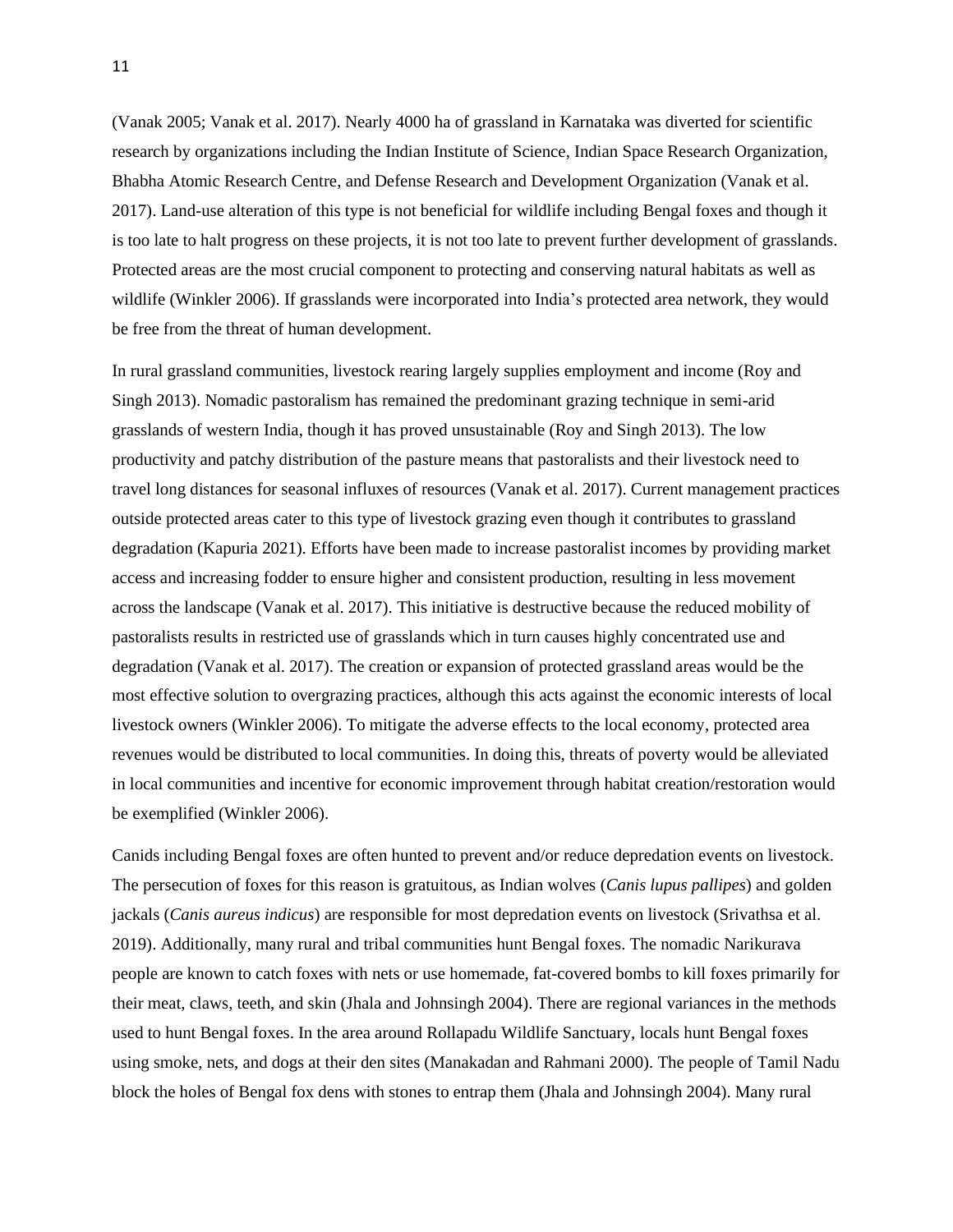communities Bengal foxes are hunted to prevent and/or reduce depredation events and are then used in ritualistic ceremonies during religious festivals (Vanak 2005). Bengal foxes are often the target of tribal hunters in rural communities making existing policy preventing Bengal fox hunting futile. Subsidizing poachers would also be futile because poaching events are unobservable and any additional income sources received would complement, rather than substitute, existing activities (Winkler 2006). Even though monitoring poachers on private lands is impossible, protected areas could be more easily monitored to safeguard the Bengal fox population.

#### <span id="page-14-0"></span>*Legal/Regulatory*

The Indian Wildlife Protection Act (WPA) was implemented in 1972 to ensure protection for wild animals, birds, and plants. Based on this law, species receive varying levels of protection according to their schedule classification (Bist 1999). Amendments made after enactment have added species to the protection list and raised/lowered the schedule listing of others, but no additional protection has been provided for the Bengal fox population (Bist 1999). Bengal foxes belong to Schedule II (part I) which prohibits their harvest but offers no other protection. Additionally, India's protected areas do not target grassland and shrubland habitats preferred by Bengal foxes (Vanak 2005). Protected lands account for only 5% of India's 3.29 million km<sup>2</sup> land area with most of this being heavily forested (Srivathsa et al. 2020). Conserving scrubland habitat in India is difficult because it is considered unproductive 'wasteland' and often converted to agriculture or diverted for commercial use and is rarely managed by the forest department (Vanak et al. 2017; Srivathsa et al. 2019). Scrublands and grasslands need to be included in protected areas to ensure that the species which inhabit them are free from poaching and the pressures of overgrazing by livestock. This could be accomplished through the expansion of existing protected grasslands or the creation of new protected grasslands. An alternative avenue for grassland protection was exemplified by the Rajasthan State Government in the 1980's as they made a gazette notification declaring 14,690 km<sup>2</sup> of semi-arid wildlife habitat as 'Closed Area' with aims to decrease poaching events on vulnerable mammalian species (Bajpai et al. 2018). This benefitted many threatened species in that region including Bengal foxes, great Indian bustards, Indian grey wolves, Indian desert foxes, and blackbucks among others. However, by 2002 the Rajasthan State Government had lost special protection over the closed area, causing populations of threatened species to decline in the region (Bajpai et al. 2018). If the Karnataka State Government could successfully declare potential Bengal fox habitat as closed area, many wildlife species including Bengal foxes would benefit. The current laws and policies protecting Bengal foxes in India are not enough and are attributing to their low population densities. Policy needs to be implemented in India and more specifically Karnataka to conserve the population of Bengal foxes which inhabit the region. This policy must include the expansion or creation of protected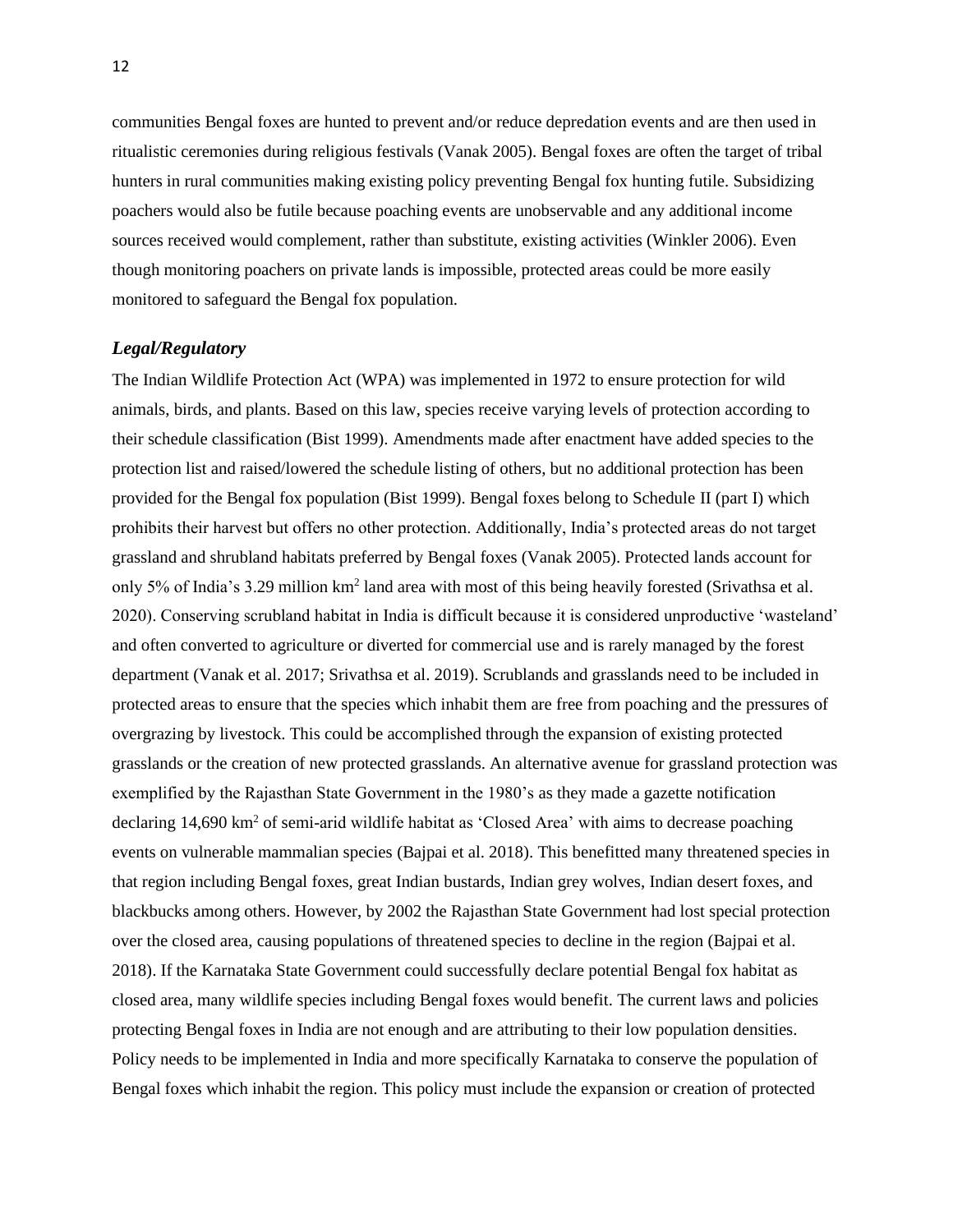grassland areas, or declaration of potential Bengal fox habitat as closed area to discourage hunting, harassment, and adverse impacts to Bengal foxes and their associated habitat.



Figure 5: Bengal fox population trend in Karnataka, India. This trend was created assuming a population of 210 individuals and estimates population dynamics if conservation actions are not taken according to the anticipated timeline.

#### <span id="page-15-0"></span>**Statement of Need**

As described above, there are multiple economic, sociocultural, ecological, and legal concerns which require management of Bengal foxes in Karnataka. Outside of India's protected areas, human activities such as poaching, and habitat destruction have caused lowered population densities of Bengal foxes (Vanak 2005). Poaching and parts trade of Bengal foxes by rural communities and native tribes occurs in many regions regardless of current policies barring such activities (Jhala and Johnsingh 2004; Vanak 2005; Srivathsa et al. 2019). Habitat loss is a multifaceted threat to Bengal fox populations. As pastoralists and farmers increase their livestock holds annually (Roy and Singh 2013), the effects of overgrazing, water scarcity, and general landscape degradation increase (Kapuria 2021). However, cultural heritage, subsistence living, and the historical perception of grasslands as 'wastelands' make it difficult to regulate agricultural practices (Vanak et al. 2017). The effects of increased human development and land clearance in the face of India's current economic growth has also contributed to habitat loss (DeFries and Karanth 2010; Vanak et al. 2017). With the amount of available Bengal fox habitat dwindling, protected areas must be established or expanded to supply a refuge for high population densities to occur. A management plan as such, that considers current threats to Bengal fox populations while balancing the needs of local communities, is necessary for long term success.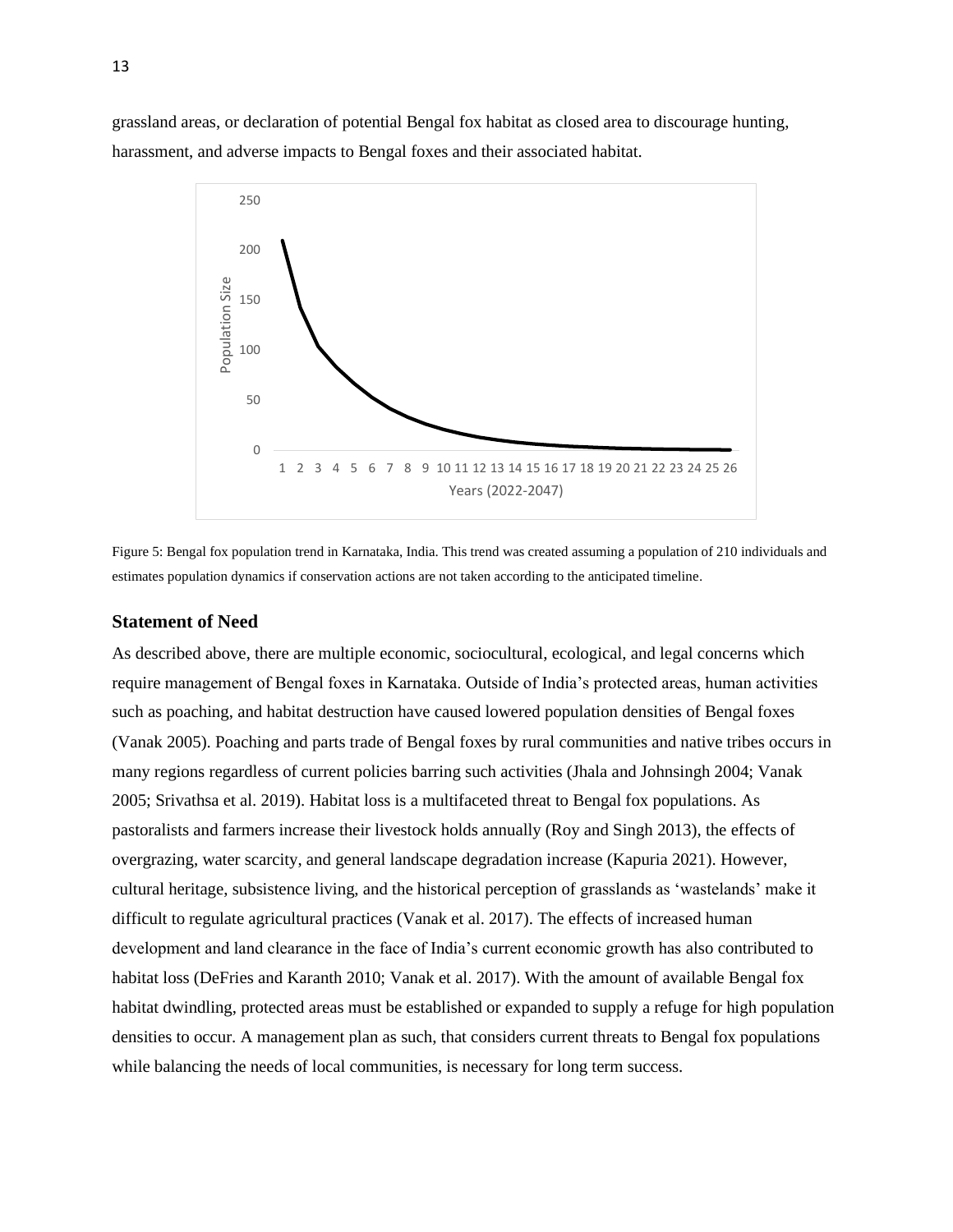# <span id="page-16-0"></span>**Goal**

Increase the population of Bengal foxes to carrying capacity (approx. 10000 individuals) in Karnataka for the benefit of their ecosystem and ecotourism industry.

<span id="page-16-2"></span><span id="page-16-1"></span>*Objective 1:* Estimate habitat suitability for 100% of accessible grassland areas in Karnataka in 5 years

**Action 1.1:** Gain 50% local landowner permission to conduct research on lands which are within Karnataka in a 3-month period.

Protected grasslands areas in India are often highly fragmented, occurring between parcels of private lands (Chellum et al. 2013). Gaining support and permission from local landowners is imperative to this management plan. By gaining local landowner permission through telephone, email, or direct contact, fieldwork can be conducted on private lands, which will give a full evaluation of Bengal fox habitat suitability in Karnataka. Permission will be requested via telephone by one of 12 field crew members hired for this this objective.

# Contact rate quantification:

- High Success: 50-100% of landowners contacted
- Moderate Success: 30-49% of landowners contacted
- Low Success: 10-29% of landowners contacted
- Poor Success: 0-9% of landowners contacted

# Permission rate quantification:

- High Success: 76-100% permission on public/private lands
- Moderate Success: 51-75% permission on public/private lands
- Low Success: 26-50% permission on public/private lands
- Poor Success: 0-25% permission on public/private lands

**Action 1.2:** Use stratified random sampling to select the location of 250 vegetation survey sites on public and accessible private lands in 3 months

Karnataka is comprised of 191,791  $km^2$  (Kumara and Singh 2012). Use of stratified random sampling will reduce the amount of land/time needed for vegetation surveying. Determining cover type in Karnataka will help locate areas of high Bengal fox density. Bengal foxes only occupy short, semi-arid grasslands in high population densities (Vanak 2005). Land cover at each site would be summed into one of 10 categories including: 1. water, 2. evergreen forest, 3. semi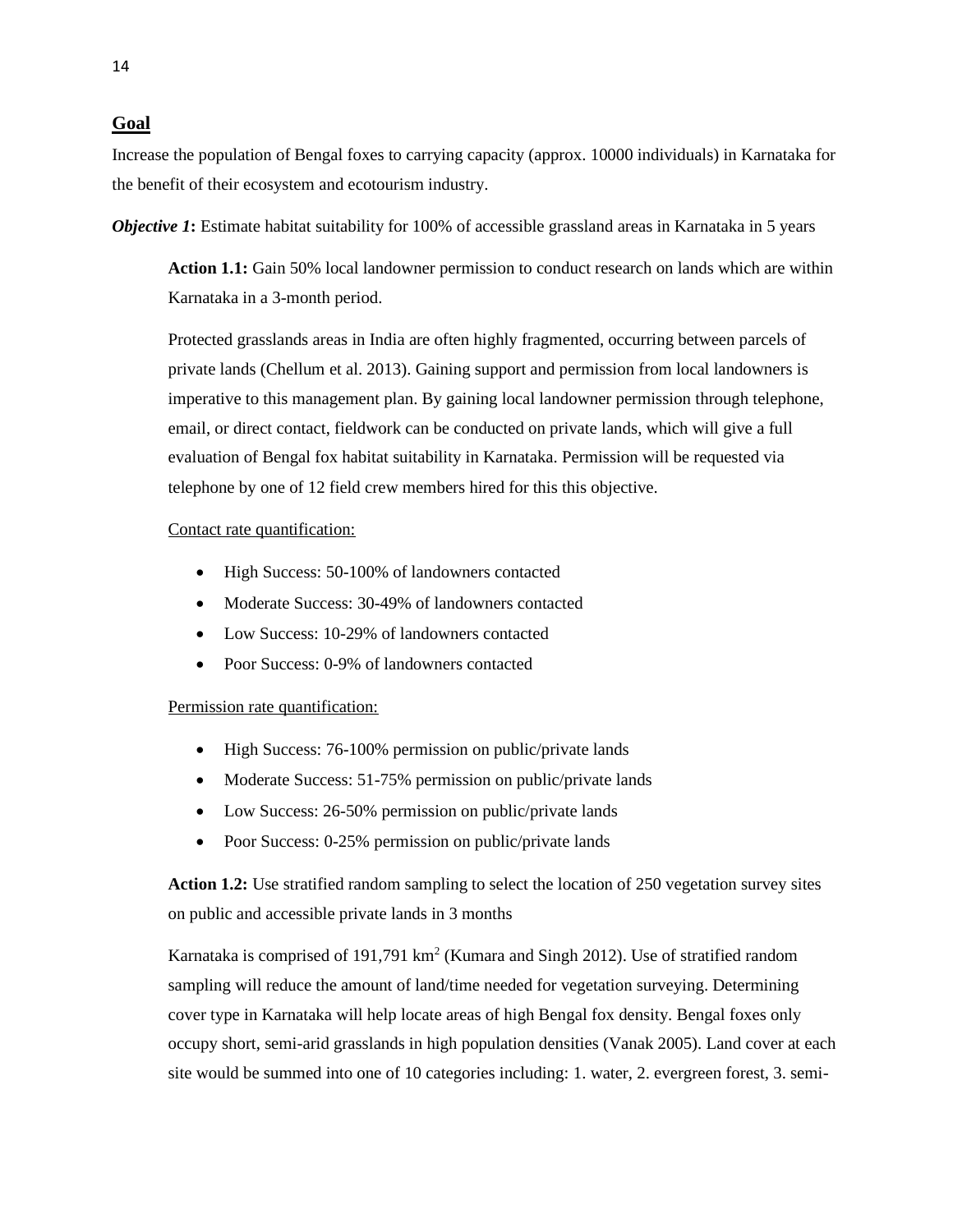evergreen forest, 4. mixed forest, 5. deciduous forest, 6. open scrub forest, 7. tropical thorn forest, 8. grasslands, 9. croplands, or 10. desert (Vanak 2005).

#### **Action 1.3:** Perform vegetation surveys of 250 sites in a 3-year period

Bengal foxes only occur in high densities in semi-arid, short grasslands and may occur in moderate-low densities in shrublands and fringe agricultural land (Vanak 2005; Chellum et al. 2013). Location of these areas are essential in locating Bengal fox populations. However, overgrazing by livestock occurs throughout semi-arid grasslands in southern India, causing degradation and low productivity which is a main concern for Bengal fox habitat (Vanak 2005; Roy and Singh 2013). Due to the high mobility of nomadic pastoralists in Karnataka, the degree of degradation expressed on the landscape varies annually (Vanak et al. 2017). The annual variability in patchiness of grasslands will require annual surveys to be undertaken for a minimum of three consecutive years.

Den sites are important for successful reproduction as well as monitoring of pup survivorship (Jhala and Johnsingh 2004; Gompper and Vanak 2006). Den sites are almost always made in open areas where predator detection is high (Chellum et al. 2013). To determine the location of possible denning areas, vegetation surveys will be carried out by four crews of three individuals. Each crew will survey a specific region (North, South, East, and West) of Karnataka. Each survey site will need to be marked using GPS for mapping purposes. Based on the preferred habitat and area for den sites (Gompper and Vanak 2006), two types of measurements will be taken; 1. height of grass per 15 m plot, 2. average visual obscurity measured at the center of 15 m plot taken at points North, South, East, and West.

#### Cover Types of the Study Area:

1. Water, 2. evergreen forest, 3. semi-evergreen forest, 4. mixed forest, 5. deciduous forest, 6. open scrub forest, 7. tropical thorn forest, 8. grasslands, 9. croplands, 10. desert

#### Grassland habitat suitability:

- Excellent Habitat: grass height <66-75 cm
- Good Habitat: grass height 76-85 cm
- Median Habitat: grass height 86-95 cm
- Poor Habitat: grass height >96 cm
- N/A: No grasses in area, area converted to agriculture, urban, or other undesirable cover type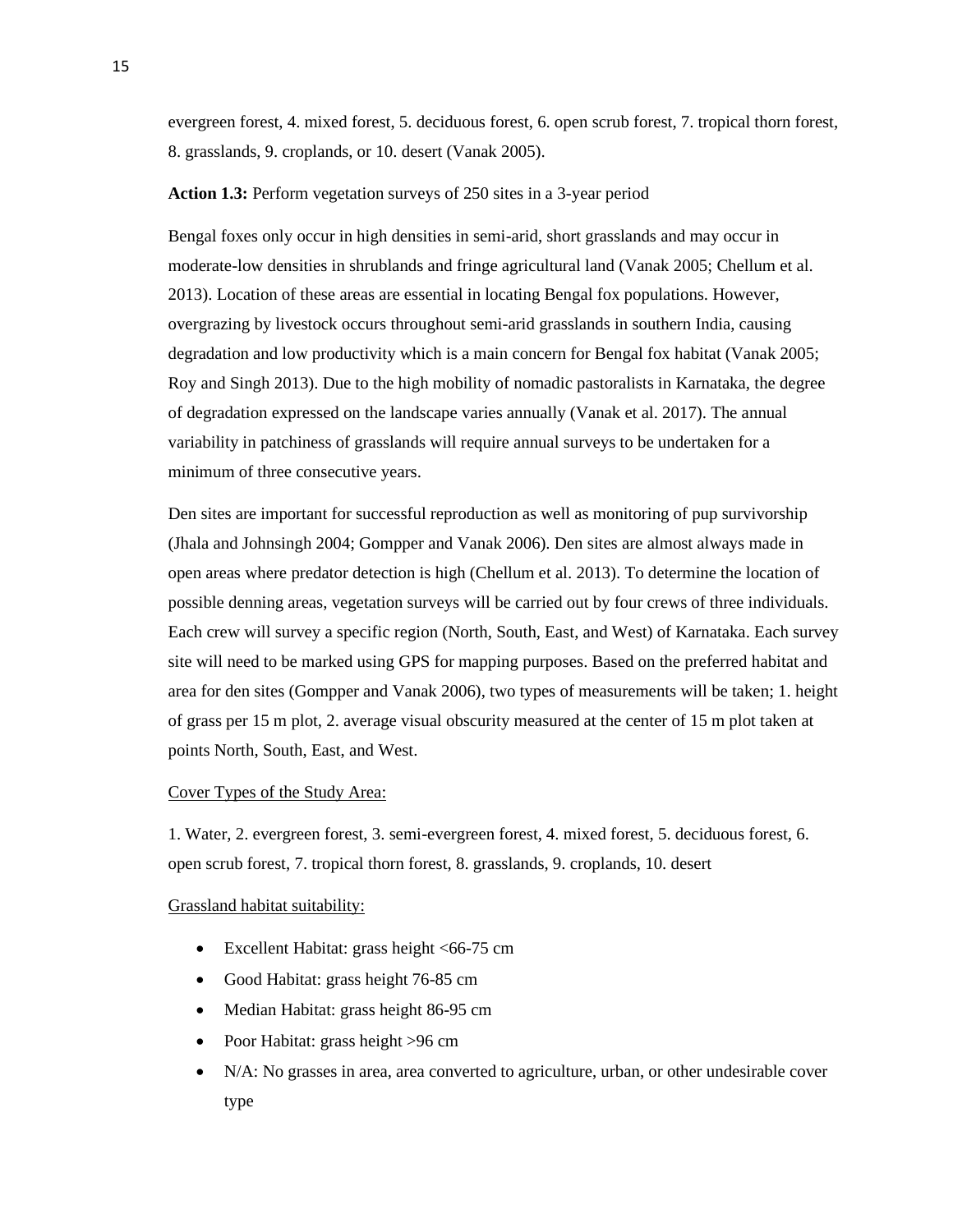### Den site suitability (Visual Obscurity):

- Excellent Den Site: <25% Visual Obscurity
- Good Den Site: 26-50% Visual Obscurity
- Median Den Site: 51-75% Visual Obscurity
- Poor Den Site: >75% Visual Obscurity

**Action 1.4:** Develop a land cover map in ArcGIS based on the cover types and preferrable habitat of the 250 survey sites in a 1-year period.

In ArcGIS, a base map of Karnataka, India would be utilized. Layers for cover types would be added based on compiled data gathered in Action 1.3. Each survey site would represent the land cover for a  $767 \text{ km}^2$  area on the map. Each survey site would be identified by its cover type. Locating short grassland areas in Karnataka is most crucial because it will aid researchers in finding high population densities of Bengal foxes (Vanak 2005). As short grasslands (<66-75 cm) are the preferred habitat of Bengal foxes, this cover type would be categorized as "Excellent". Additional classifications of grassland areas are "Good" (76-85 cm), "Median" (86-95 cm), and "Poor" (>96 cm) habitat. Based on the high visibility preferred at denning locations (Chellum et al. 2013) plot areas would be categorized as being "Excellent" (<25% Visual Obscurity), "Good" (26-50% Visual Obscurity), "Median" (51-75% Visual Obscurity), or "Poor" (>75% Visual Obscurity) denning areas. The attributes of the survey sites would be implemented into the map following these categories.

**No Action:** If no action is taken then it would be difficult to comprehend the land cover types or condition of grasses in Karnataka due to rapid land-use alterations and patchiness of overgrazing (Roy and Singh 2013; Kapuria 2021). Without this baseline knowledge it would not be possible to target locations with Bengal fox populations in Karnataka due to their wariness of humans, elusiveness, and low population densities (Vanak 2005; Gompper and Vanak 2010; Chellum et al. 2013).

**Final Courses of Action:** Action 1.1 needs to be implemented first and will be completed within 3-4 months. Before research is conducted on private lands, permission from landowners needs to be granted. Action 1.2 will follow, establishing random survey sites on private and public lands throughout Karnataka over a span of 2 months. Action 1.3 will be implemented, with fields crews conducting vegetation surveys from May-September for three consecutive years. Action 1.4 will be implemented to gain a map of habitat suitability for Karnataka over the course of a year.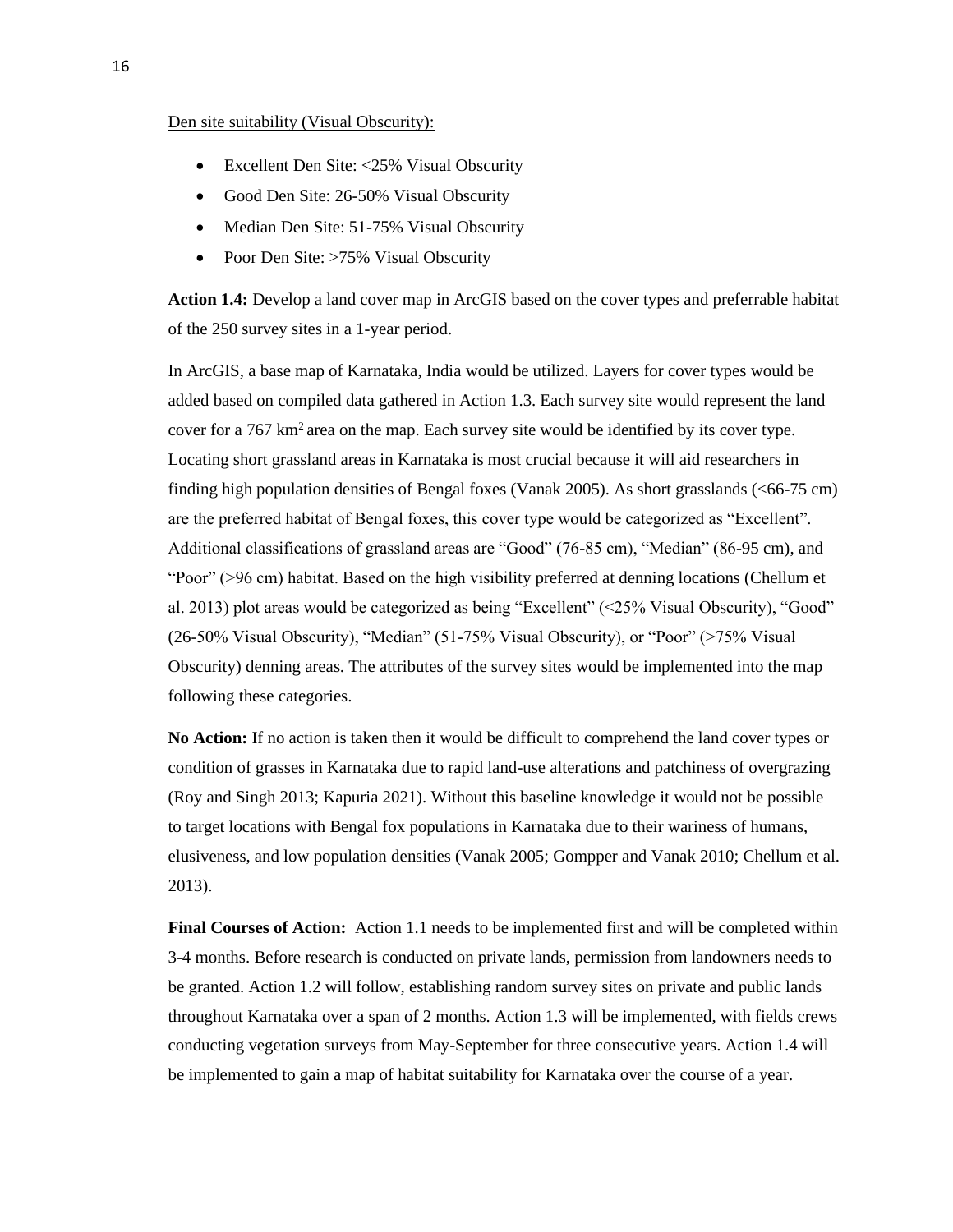**Assessment Protocol 1:** Objective will be achieved after a strong estimate of Bengal fox habitat suitability has been produced and displayed in a map. A strong estimate would consider factors such as grass height, visual obscurity, and past or reported sightings of Bengal foxes in/around the survey plots. Bengal foxes are more likely to have higher population densities in short grassland habitats (Vanak 2005) and have dens in grassland areas with high visibility (Chellum et al. 2013). Permission from landowners is required before field surveys can be conducted. At least 50% of landowners need to be contacted, and of those contacted 75-100% of landowners contacted need to grant permission for this objective to be deemed successful. Actions 1.2, 1.3, and 1.4 will be deemed successful if they are completed following the prescribed timeline.

If objective is not met following the estimated timeline, additional time should be allocated to accomplish the objective. It may take more than three years to acquire sufficient data to understand the ecological patterns and regenerative growth of grasses severely impacted by overgrazing. The impacts of economic growth (6-9% annually) and increased livestock herds (0.55% annual growth) on semi-arid grasslands is not fully understood (Roy and Singh 2013; DeFries and Karanth 2010). Furthermore, it may take additional time to compile, input, clean, and map data from field surveys into ArcGIS. Completion of this objective is pertinent to following objectives and must therefore be accomplished before other management actions can be completed.

*Objective 2:* Perform mark-recapture study of Bengal foxes in Karnataka maintaining confidence intervals with 95% variability around the population over a 3-year period

**Action 2.1:** Initial capture and marking of the Bengal fox population on accessible private and public lands over a 1-year period

Performing a mark-recapture study will benefit this management plan and future studies of Bengal foxes. Depending on the method of analysis, results of this study could fill knowledge gaps concerning population dynamics including immigration, emigration, mortality, and natality rates. Bengal fox populations are known to fluctuate rapidly due to outbreaks of diseases such as CDV and rabies (Manakadan and Rahmani 2000). Furthermore, the stresses of habitat degradation due to overgrazing, land-use alterations, land clearance, and the spread of invasive species is largely unknown (Roy and Singh 2013; Vanak et al. 2017). Trapping of Bengal foxes will predominately take place in short grassland areas because it is preferred habitat (Vanak 2005). The number of traps in each location will be based on its estimated habitat suitability determined in Objective 1. Higher numbers of traps would be set in "Excellent" habitat and less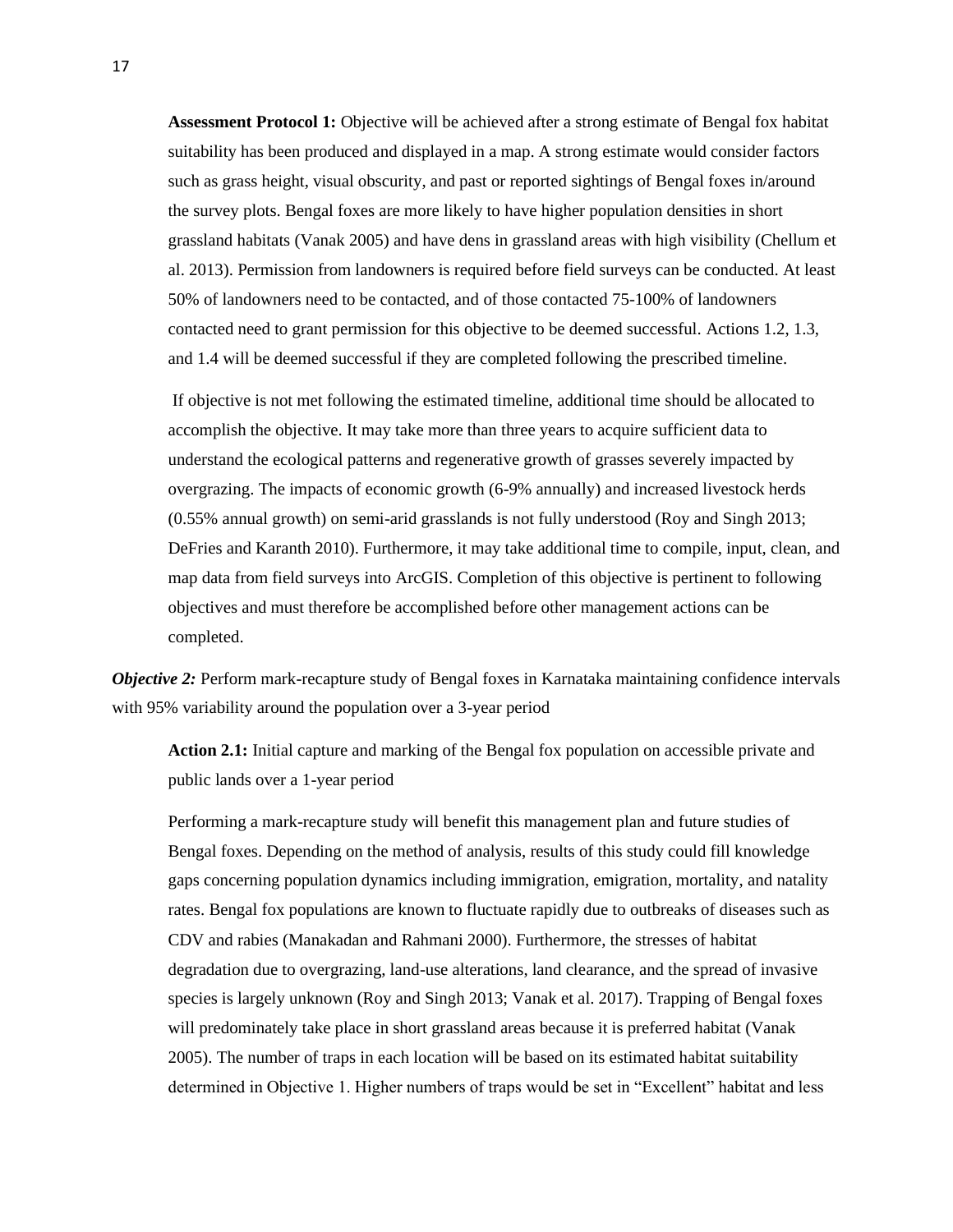in the subsequent categories. Grasslands would be located using the habitat suitability map generated in Action 1.4. Tomahawk traps (Tomahawk Live Trap Co., Tomahawk, WI) and soft leg-hold traps (Oneida Victor, Euclid, OH, USA) baited with fruits and rotten meat would be used to capture Bengal foxes following the procedure used by Maura and Jhala (2010). All captured individuals would be sexed, weighed, aged by incisor wear, and receive a distinct yellow ear tag as to be identified in the field (Baker et al. 2001). After the initial measurements and marking is completed, the individual will be released.

**Action 2.2:** Capture/recapture of Bengal foxes on accessible private and public lands for an additional year following initial trapping period

Using the same design as the initial trapping phase, another capture/recapture period would be implemented. The number of individuals with yellow ear tags captured would be recorded. Individuals that were not tagged in the original study will be sexed, weighed, and aged by incisor wear (Baker et al. 2001). Individuals that are recaptured will be assessed for health based on weight, pelage, and overall condition. Prior to release, ear tags will be removed to mitigate adverse effects of the individual in the wild.

**Action 2.3:** Analysis of the mark-recapture study over a 6-month period

According to the elasticity and sensitivity models created for Bengal foxes in Karnataka, increasing survivorship of the pup and juvenile age classes is the most crucial component to increasing the overall population density. To analyze the results of the mark-recapture study, a Cormack-Jolly-Seber (CJS) model will be implemented (Schwartz and Arnason 2013). The CJS model will be used to estimate survival rates using information including sex, weight, age, and environmental conditions noted by field researchers during the trapping phases (Schwartz and Arnason 2013).

**No Action:** If no action is taken then survivorship of Bengal foxes in Karnataka cannot be determined. Understanding survivorship of the pup and juvenile age classes is important in raising the population of Bengal foxes to carrying capacity (10000 individuals). Additionally, large populations have been known to fluctuate rapidly due to outbreaks of disease (Manakadan and Rahmani 2000). It would be beneficial to know how often these fluctuations occur and if they are detrimental to population growth. Increased agriculture, industrialization, and urbanization in semi-arid grasslands may have devastating impacts on the population but this is currently unknown (Roy and Singh 2013; Vanak et al. 2017). Completion of this study would supply data which could evaluate these potentially negative influences.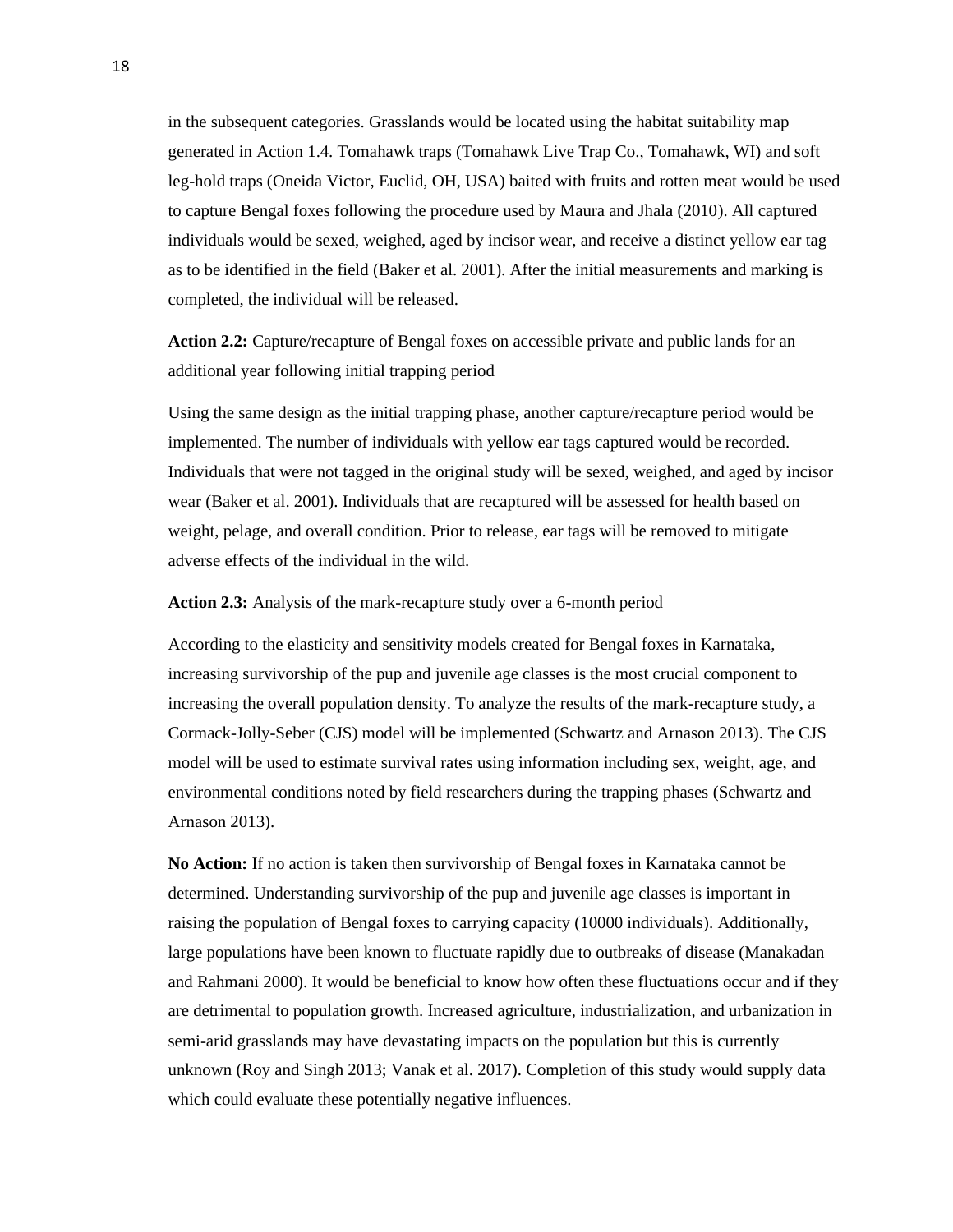**Final Courses of Action:** Action 2.1 will be implemented for the first year of the study. Action 2.2 will occur following the completion of Action 2.1 during the consecutive year. Action 2.3 will take place following the second year of Bengal fox trapping.

**Assessment Protocol 2:** Objective will be achieved following the completion of the markrecapture study and further analysis of the mark-recapture data. The mark-recapture study will be deemed successful once completed and modeled following the anticipated timeline. Validity of common methods used to estimate population abundance of Bengal foxes such as spotlight surveys are questionable as they rely on opportunistic observations and are constrained by vehicle access and will not be considered as an alternative for this objective (Maurya and Jhala 2010). If the objective is not completed following the anticipated timeline, additional time should be allotted to complete the study. The results of this study will report information that is pertinent for this management plan and future Bengal fox studies. It may take more than 6 months to compile data and complete analysis of the mark recapture study. Additionally, subsequent trapping may be necessary following the first two years of the mark-recapture study. Gaining a holistic view of the Bengal fox population throughout the state of Karnataka may require more than two-years of data. If this is true, then an additional 1-2 years of mark-recapture will take place.

*Objective 3:* Provide public education to 25% of ecotourists visiting localized protected lands and 25% of residents in Karnataka to promote Bengal fox conservation practices over a 4-year period

**Action 3.1:** Distribute educational brochures targeting ecotourists at localized protected areas over a 3 year-period

Ecotourism is a growing industry in many areas of India including Karnataka (DeFries and Karanth 2010). Majority of ecotourists in India are from urban areas and have higher incomes compared to rural communities (DeFries and Karanth 2010). By distributing educational brochures to ecotourists at protected areas I would be reaching an audience which is from predominately urban areas. Educational brochures will be handed out by researchers, volunteers, and protected area employees at tables positioned strategically around facilities. This would generate support among larger urban populations for Bengal fox conservation in rural areas (DeFries and Karanth 2010).

**Action 3.2:** Include wildlife conservation into all public-school curriculums in Karnataka coinciding with Action 3.1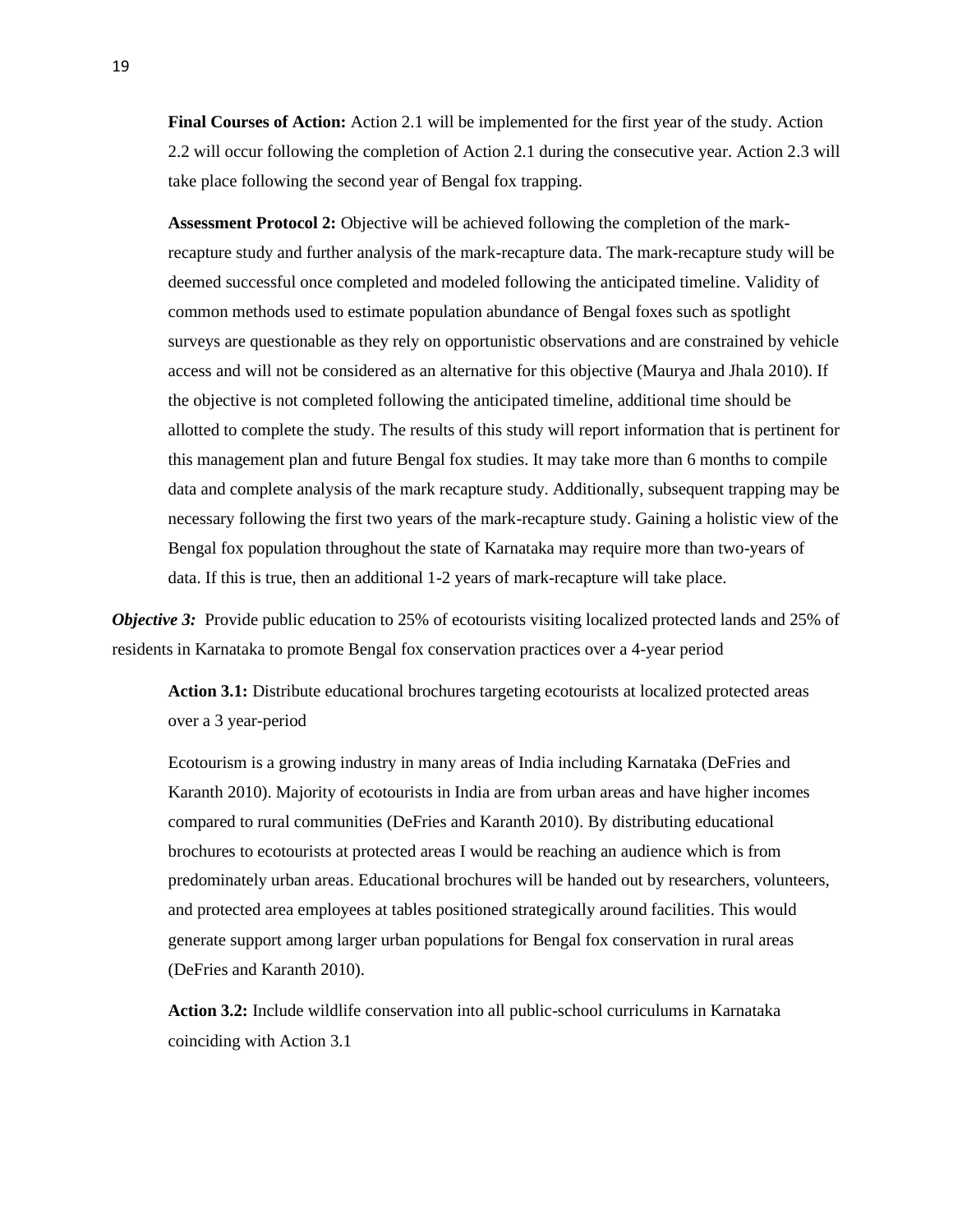Wildlife conservation is a current and significant social issue due to increased environmental concerns (Zhou et al. 2016). This is true in India, though it is difficult to balance human wellbeing and economic development, while also safeguarding nature (Srivathsa et al. 2020). Government policy in India reflects this, as it promotes industrial and agricultural growth rather than wildlife conservation (Vanak et al. 2017). Wildlife conservation is important for humans because wildlife supplies food, clothing, medical materials, and experimental models (Zhou et al. 2016). 84-100% of impoverished households in rural communities of India gather food, fuelwood, fodder, and fiber items directly from the land (Roy and Singh 2013). Utilizing these resources in daily life shows heavy reliance on natural resources including wildlife. Without a scientific understanding of wildlife conservation, it is difficult for many people to obtain unbiased and detailed information on correct harvesting practices and conservation methods (Zhou et al. 2016). Therefore, to supply detailed, unbiased information on wildlife conservation to a maximum number of people in Karnataka, wildlife conservation should be incorporated into public school curriculums.

**Action 3.3:** Distribute surveys to public schools, protected area facilities, hotels, lodges, and resorts within a 6-month period.

Surveys regarding Bengal fox conservation will be distributed to areas with high numbers of ecotourists such as protected area facilities, resorts, hotels, and lodges. Surveys will also be administered by teachers in classrooms at public schools. It is crucial that these groups are targeted for public education to maximize potential outreach. Domestic ecotourism is a growing industry in India, appealing most to urban populations (DeFries and Karanth 2010). Outreach to the public is critical to ensure unbiased and correct information regarding Bengal fox conservation is construed. By distributing surveys to both groups and analyzing the results, the effectiveness of public outreach methods can be evaluated.

**No Action:** If no action is taken then biased and undetailed information concerning wildlife conservation will continue to circulate (Zhou et al. 2016). The number of people exposed to current grassland degradation and poaching events on Bengal foxes will remain constant with little potential for growth (DeFries and Karanth 2010). This would negatively impact the Bengal fox population of Karnataka due to a lack of public appreciation and knowledge of their population. Therefore, the ignorance exemplified by tourists and residents concerning their negative impacts on Bengal foxes, as well as their conservation practices will continue.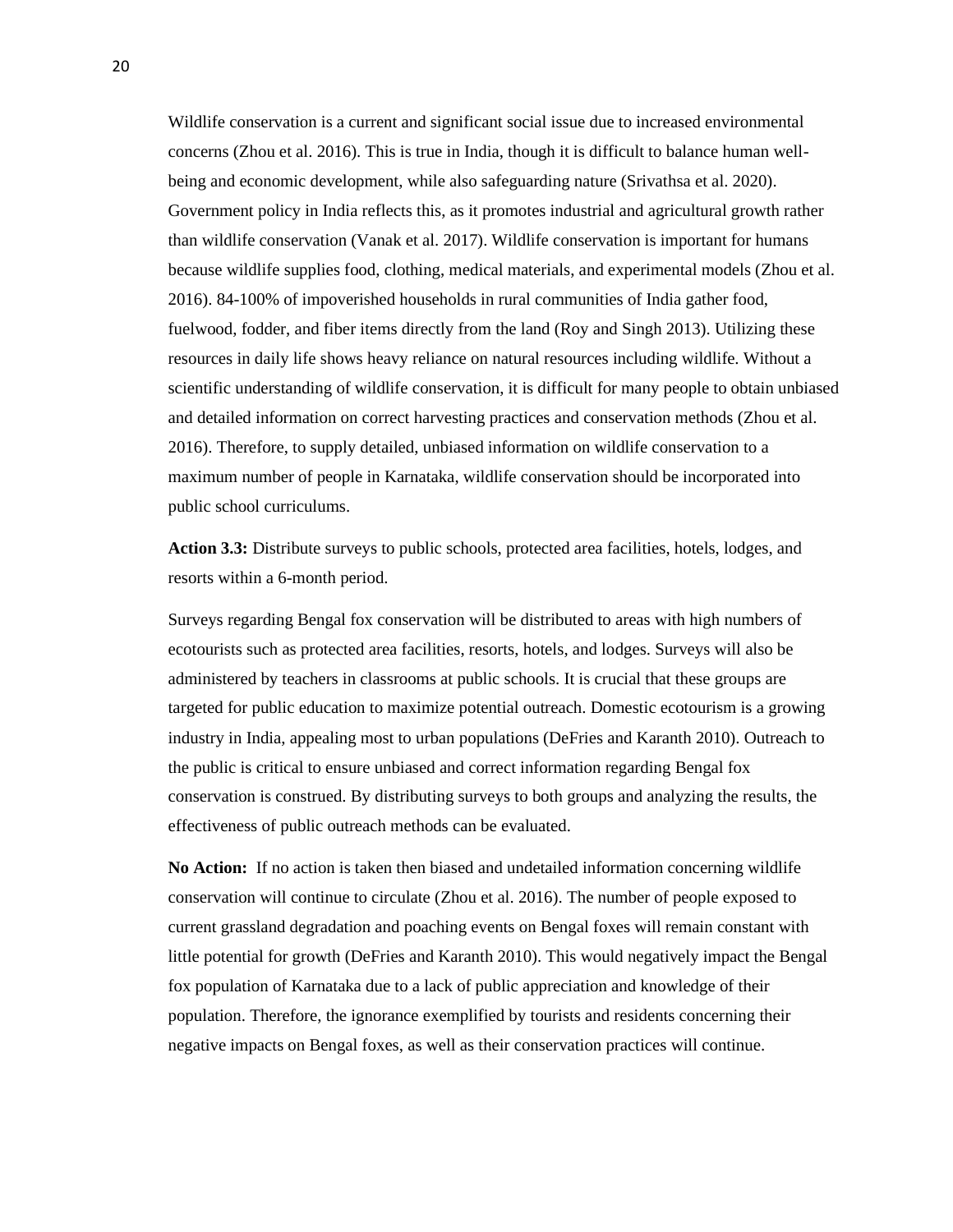**Final Course of Action:** Actions 3.1 and 3.2 will occur simultaneously over a 3-year period. Both actions are necessary to increase recognition of threats facing Bengal foxes including grassland degradation and poaching. Action 3.3 will be undertaken in the 6 months following public education methods. With increased awareness, the prevalence of poaching, overgrazing, free-ranging dogs, and human development on Bengal fox habitat will decrease.

**Assessment Protocol 3:** Objective is achieved if 25% of tourists and 25% of residents that complete survey can answer the questions with 60% accuracy or higher in the fourth year of this objective. Surveys will be administered to students in classrooms, and ecotourists in and around local hotels, lodges, protected areas, or local attractions during each year of the objective. If objective is not achieved, additional educational initiatives will be implemented following end of this management plan. If public awareness about the threats facing Bengal foxes does not increase, then poaching, and adverse agricultural and development effects will continue (Vanak 2005; Vanak et al. 2017).

*Objective 4:* Increase survivorship of the pup and juvenile age classes by 20% in a 15 year-period

**Action 4.1:** Make legislation to have Karnataka declared "Closed Area" over a 3-year period.

"Closed Areas" in India do not allow hunting of any game without a special permit as per the Indian Wildlife (Protection) Act, 1972. Only the state government can instate a "Closed Area" which last for the period announced in the notification, as determined by government officials. This was accomplished in Rajasthan resulting in increased biodiversity for the duration of the notification (Bajpai et al. 2018). Evidence regarding habitat degradation and poaching of Bengal foxes will need to be presented to the Karnataka State Government for review before a declaration can be made.

**Action 4.2**: Incentivize local livestock owners using revenue from protected areas to discontinue overgrazing on grasslands within a 2-year period.

Livestock rearing is a primary source of income for rural communities in India (Roy and Singh 2013). India contains approximately 500 million head of livestock, in which approximately 50% of resources are taken directly from grasslands (Kapuria 2021). Without income brought in from livestock rearing, these communities would not be able exist. By offering continual income from revenues of localized protected areas, livestock owners would be financially stable enough to stop current overgrazing practices (Winkler 2006; Roy and Singh 2013). Rather than livestock owners solely pasturing their animals, they could supplement with dry feed as well.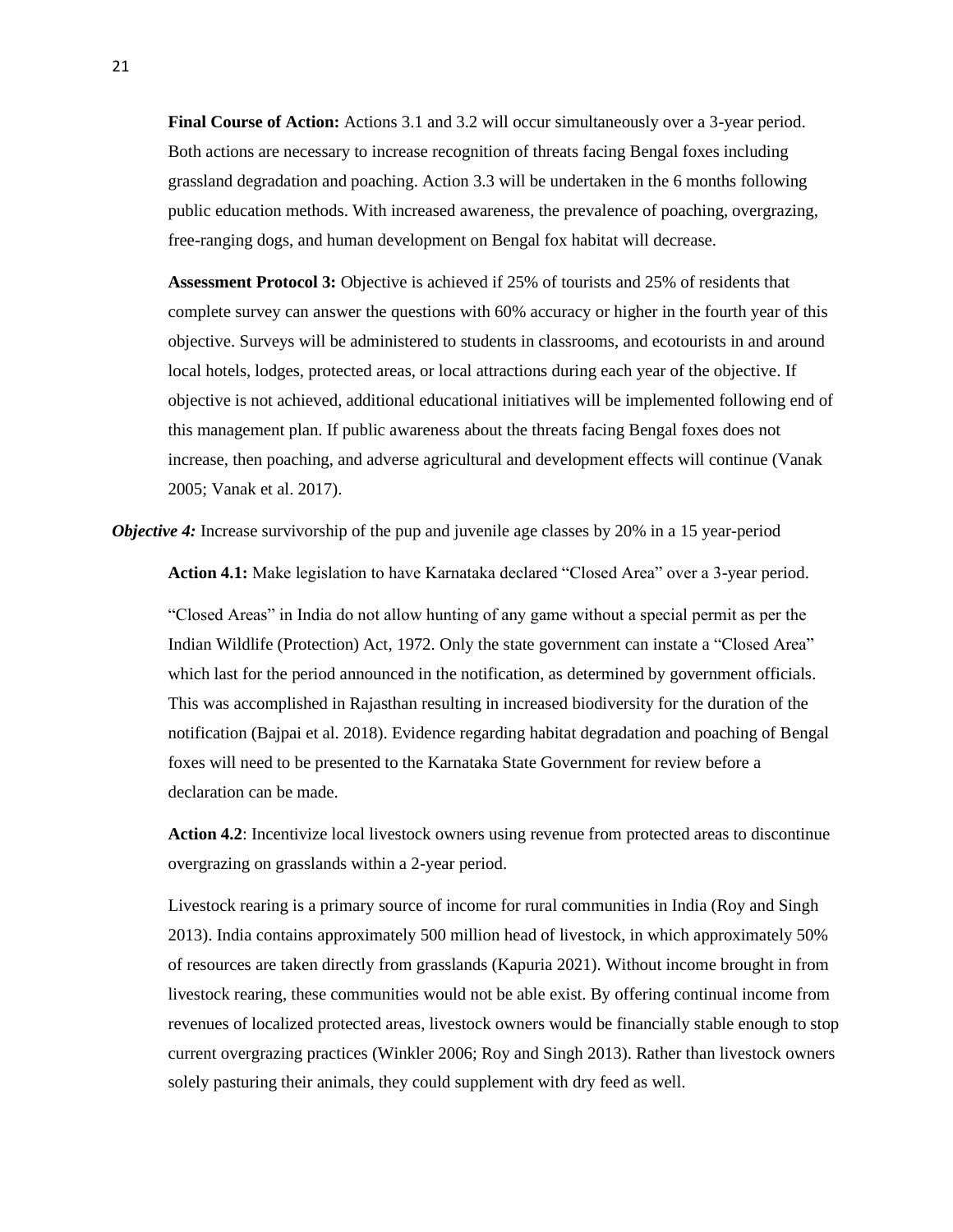Action 4.3: Offer revenue incentives to local landowners to allow grassland restoration practices on their land coinciding with Action 4.2.

The development of grasslands and shrublands for agriculture and industry has drastically reduced Bengal fox habitat (Jhala and Johnsingh 2004). Herbicide application in agricultural areas does not promote the health of native insect populations which are a primary food source for Bengal foxes (Home 2005; Chellum et al. 2013). To mitigate this, preexisting and existing grasslands on public lands will need to be restored, involving the seeding and planting of native plant species. By allowing these modifications to be done to their land, landowners would receive revenue incentives from local protected areas (in some cases, in addition to those received in Action 4.2) for allowing restoration practices on their land. By allocating protected area revenues to local landowners, it would incentivize development of protected wildlife habitat while providing a stable source of income for residents (Winkler 2006).

**Action 4.4:** Plant native shrubs and grasses in areas impacted by overgrazing and land clearance within 10 years

Bengal foxes are opportunistic omnivores, consuming various rodents, birds, insects, and plants (Gompper and Vanak 2006). By broadcast seeding and planting native grasses and vegetation, the population density of rodents and birds would be expected to increase. Bengal foxes are seasonally reliant on fruits such as mangos (*Mangifera indica*), neem (*Azadirachta indica*), jambu (*Syzygium cumini*), and banyan (*Ficus benghalensis*) (Home 2005; Jhala and Johnsingh 2004). Therefore, it would be beneficial to plant native fruit trees in designated areas. Coinciding with the goals of "Objective 3", to increase public education outreach and overall interest in Bengal fox conservation, I would plan and implement community and public-school tree planting and seeding initiatives in localized areas.

**No Action:** If no action is taken then Bengal foxes would become extirpated from Karnataka within 15 years. Impacts of poaching and habitat degradation due to lack of public knowledge will negatively impact the population (Vanak 2005). The elasticity and sensitivity matrices produced for this management plan show that the pup and juvenile age classes are the most crucial to increasing the population. If their survivorship does not increase by 20% within 15 years, then the population will continue to decrease at an exponential rate.

**Final Course of Action:** Action 4.1 will be implemented first, requiring 1-3 years to compile data and present to the Karnataka State Government. Karnataka will need to be declared a "Closed Area" to see decreases in poaching events (Bajpai et al. 2018). Actions 4.2 and 4.3 will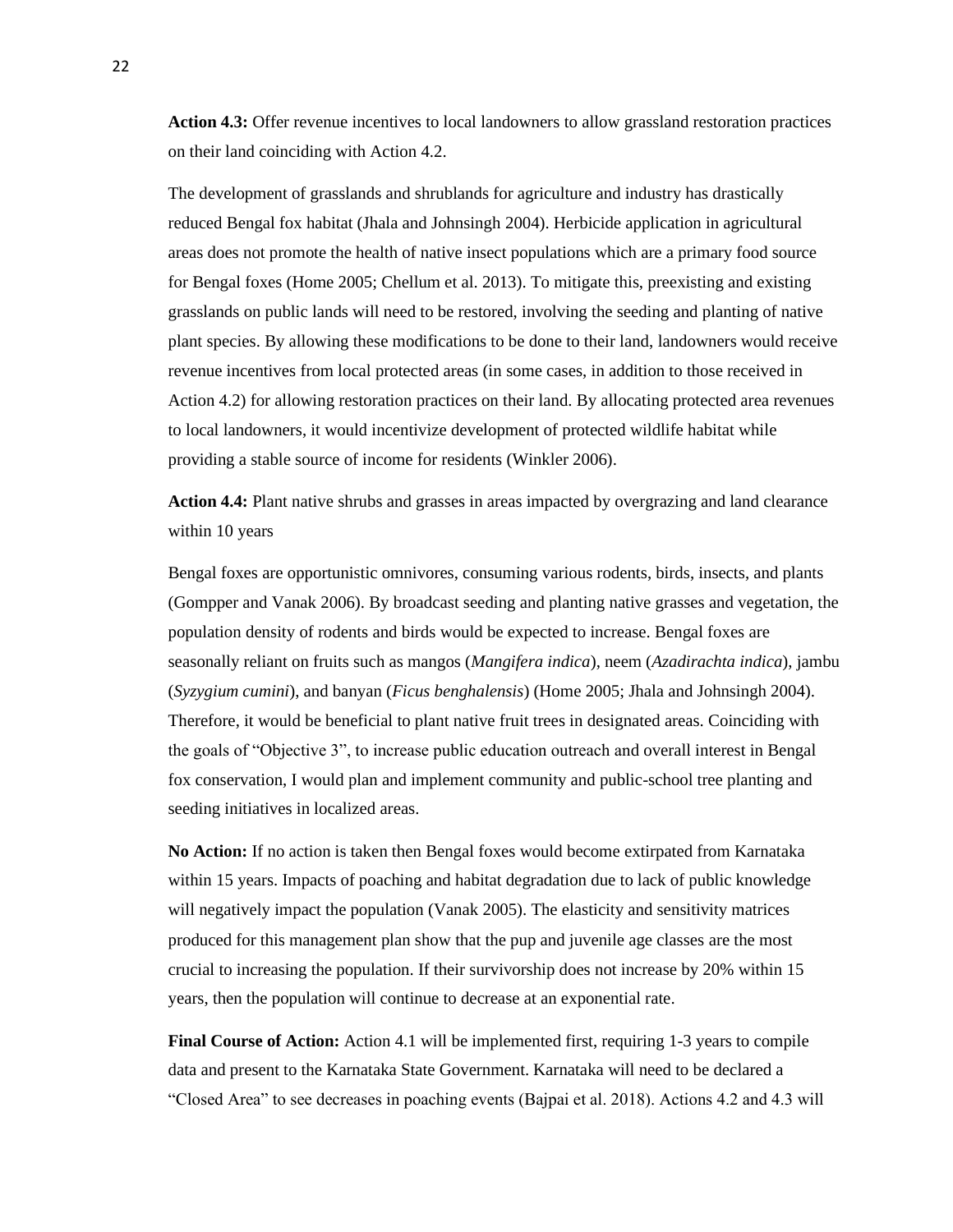occur simultaneously over a course of 2 years. It would be advantageous to accomplish these actions simultaneously as there would be overlap between individuals eligible to receive revenue incentives. Action 4.4 will be the final action implemented, occurring over a 5–10-year period. This objective will require permission granted from landowners before planting/seeding can begin.

**Assessment Protocol 4:** Objective will be achieved when pup and juvenile Bengal foxes see a 20% increase in survivorship. This will be determined through direct observations of pups at den sites and solitary juveniles. If information regarding survivorship is not sufficient, another markrecapture study will be completed over an additional 3–5-year period.

If the objective is not met within 15 years, then managers can determine if more time or adjustment is needed in their actions. It will likely take more than 15 years to gain full support from the public with restoration and sustainable grazing practices as agriculture is a primary livelihood and tradition to these communities (Roy and Singh 2013). Likewise, it may take additional time to accomplish replanting initiatives if public support is not gained and communities cannot be utilized for the replanting process. Public hearings will be held where input from locals will be considered for managers to alter their actions.

#### <span id="page-25-0"></span>**Conclusion**

This Bengal fox management plan for the state of Karnataka, India has potential to raise the current population to carrying capacity  $(\sim 10,000$  individuals). The degradation of grasslands, numerous poaching events, and presence of free-ranging domestic dogs have caused Bengal foxes to remain below this threshold. Karnataka needs to be declared a closed area, and localized communities need to be educated on the harmful impacts that their traditional practices have on the environment. Protected grassland areas may need to be established or enlarged in future conservation efforts depending on the effectiveness and subsequent success of the closed area following termination of the notification. Additional protected lands will resist further human development of grasslands in Karnataka if this issue escalates. Regardless, traditional agricultural practices can continue when they are maintained at more sustainable levels. Disease outbreaks from free-ranging dogs, as well as poaching, and parts trading are continual threats to Bengal fox populations even with the establishment of a closed area. As these are integral parts of rural and tribal culture, additional public education strategies may be necessary for multiple years including workshops, forums, and seminars in highly impacted localities. By combining current knowledge with statistical and mathematical models, a valuable set of actions and population data has been created. Though additional population studies may be required to obtain data sets which exemplify the full scope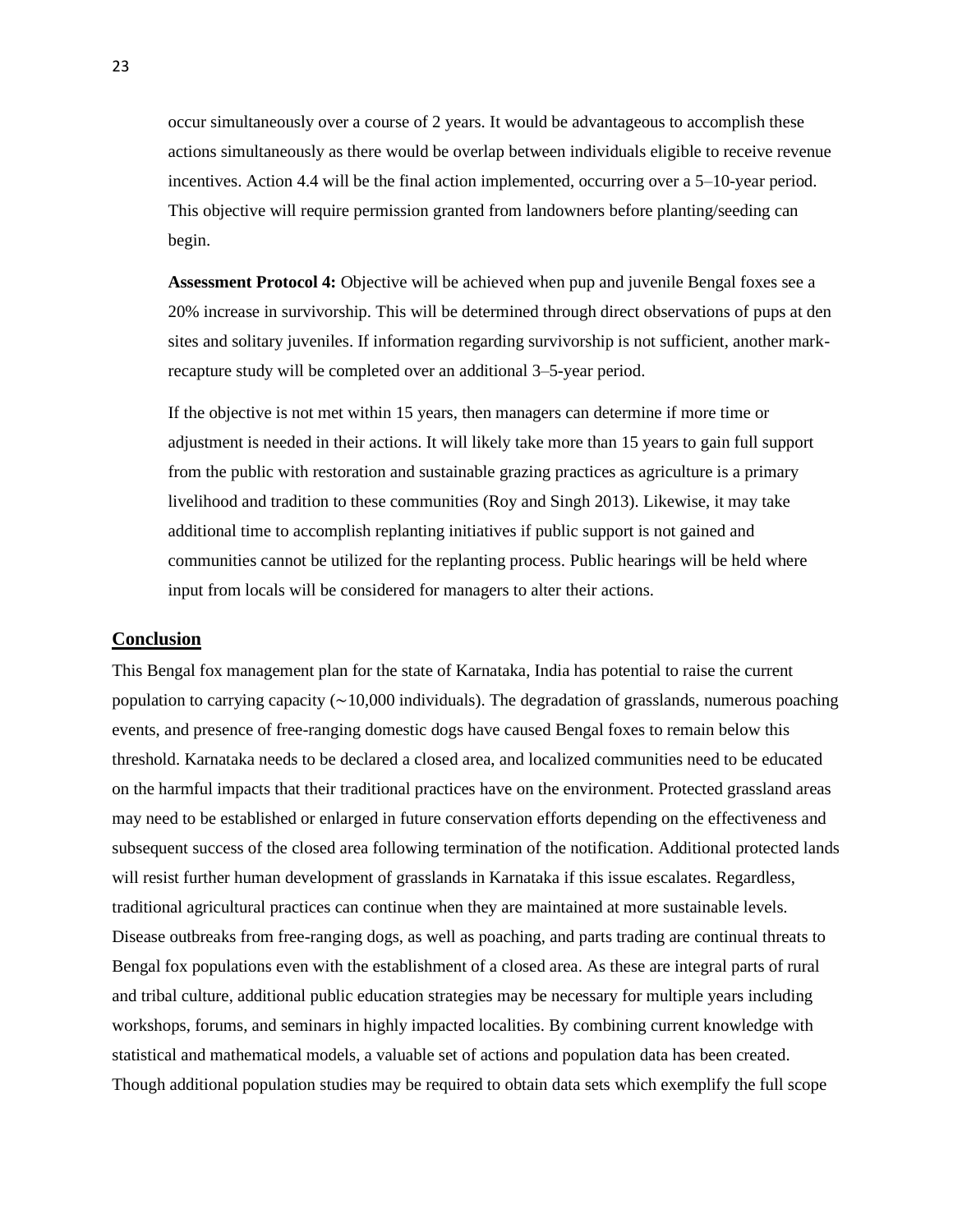of Bengal fox population dynamics, this management plan supplies researchers and land managers with current population data. By implementing the final courses of action, land managers in Karnataka could accomplish the management goal of having the Bengal fox population reach carrying capacity in Karnataka, India.

# <span id="page-26-0"></span>**Acknowledgements**

Thank you to my professors for assisting me while writing this management plan and for knowledge required to complete my degree, and to my family for continual support through my college career and for their unwavering optimism in accomplishing my future goals.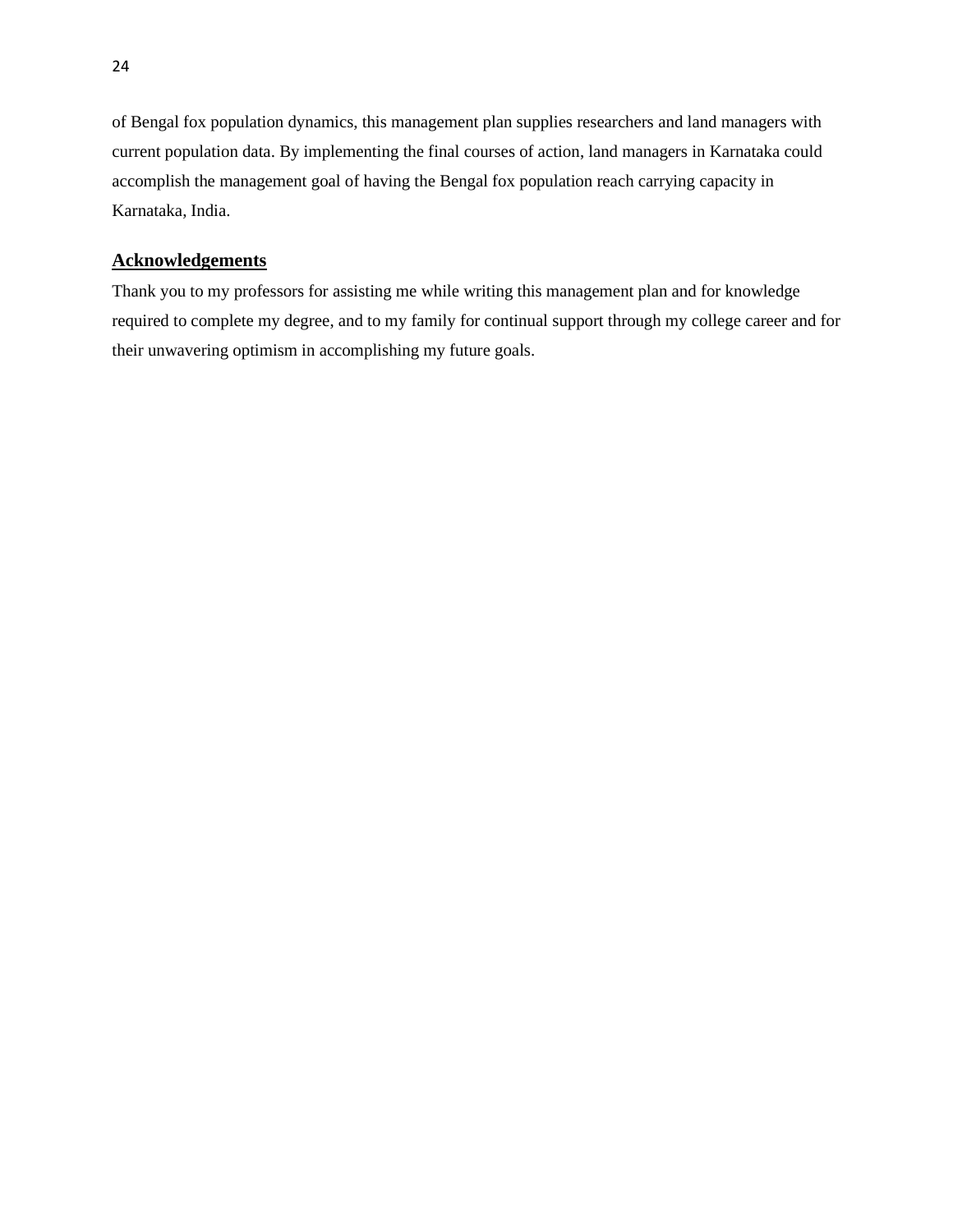### <span id="page-27-0"></span>**Literature Cited**

- Adhikari, R. B., M. Shrestha, G. Puri, G. R. Regmi, and T. R. Ghimire. 2020. Canine Distemper Virus (CDV): an emerging threat to Nepal's wildlife. Applied Science and Technology Annals 1:149- 154.
- Allen, S. H. 1984. Some aspects of reproductive performance in female red fox in North Dakota. Journal of Mammalogy 65:246-255.
- Badola, R. 2012. People and protected areas in India. India Forestry Department, New Delhi, India.
- Bajpai, H. Z. Kidwaib, S. Bhattaraie, H. Bajpaif, G. V. Reddyg, and K. Yessoufouet. 2018. A case for reconsidering the conservation status of former closed areas in arid landscapes of western India. Journal for Nature Conservation 45:30-40.
- Baker, P. J., S. Harris, C. P. J. Robertson, G. Saunders, and P. C. L. White. 2001. Differences in the capture rate of cage-trapped red foxes *Vulpes vulpes* and an evaluation of rabies control measures in Britain. Journal of Applied Ecology 38:823-835.
- Banjeree, A. 2012. Is wildlife tourism benefiting Indian protected areas? A survey. Current Issues in Tourism 15:211-227.
- Beketov, S. V., N. Kashtanova, and O. E. Lazebny. 2007. Analysis of secondary sex ratio in the fox (*Vulpes vulpes L.*). Russian Journal of Genetics 43:177-180.
- Belsare, A.V., A. T. Vanak, and M. E. Gompper. 2013. Epidemiology of viral pathogens of free-ranging dogs and Indian foxes in a human-dominated landscape in central India. Transboundary and Emerging Diseases 61:78-86.
- Belsare, A. V., and M. E. Gompper. 2015. A model-based approach for investigation and mitigation of disease spillover risks to wildlife: dogs, foxes, and canine distemper in central India. Ecological Modeling 296:102-112.
- Bist, S. S. 1999. A critical review of the schedules of the Wildlife (Protection) Act, 1972 and their amendments. Indian Forester 125:943-962.
- Bopanna, I. P., Y. V. Jhala, and K. K. Maurya. 2012. Estimating food intake from scats in the omnivorous Indian fox (*Vulpes bengalensis*). Journal of the Bombay Natural History Society 109:177-181.
- Chellam R., G. A. Punjabi, and A. T. Vanak. 2013. Importance of native grassland habitat for den-site selection of Indian foxes in a fragmented landscape. PLoS ONE 8:e76410.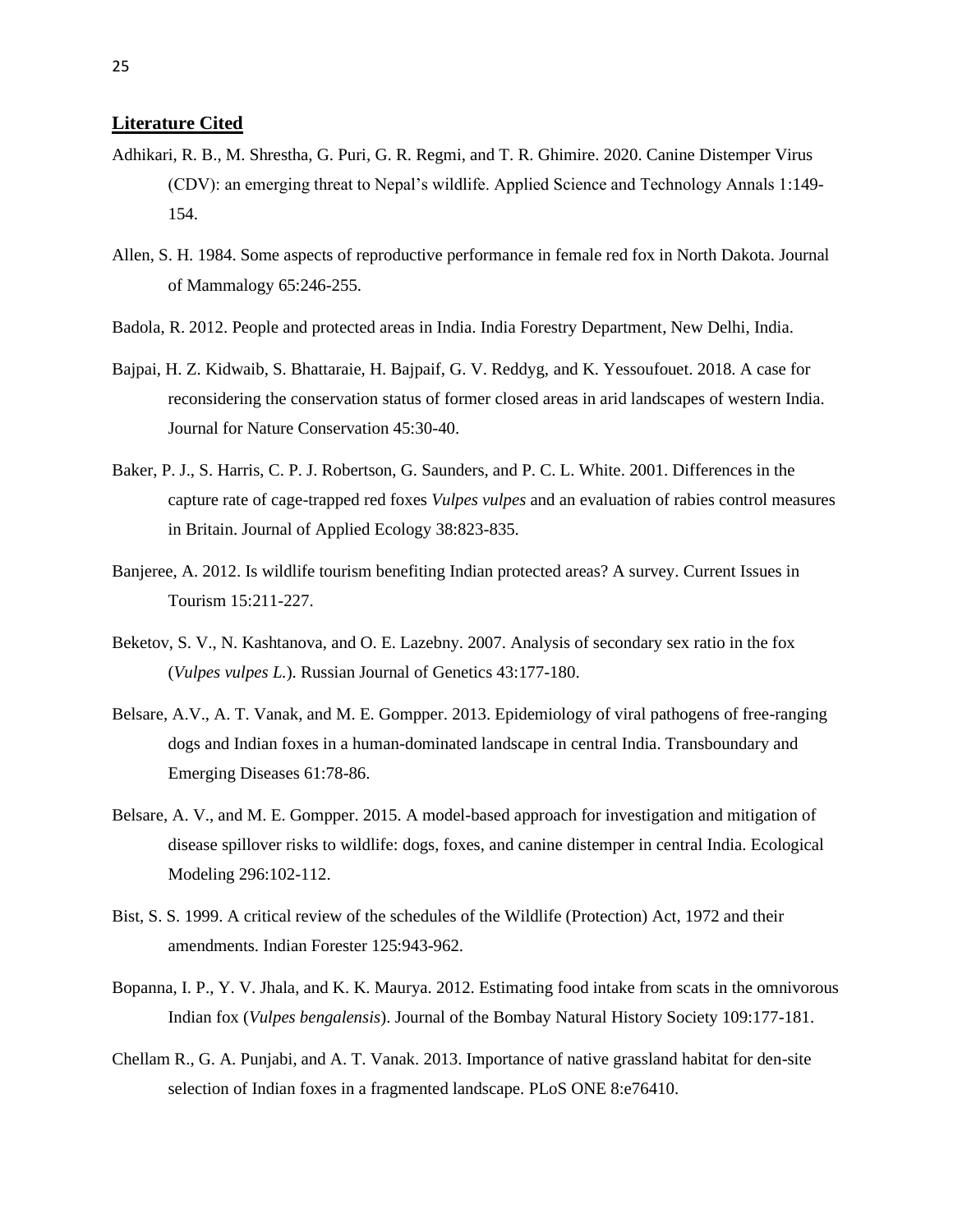- Defries, R., and K. K. Karanth. 2010. Nature-based tourism in Indian protected areas: new challenges for park management. Conservation Letters 4:137-149.
- Forest Policy Division. 2018. Draft national forest policy. Ministry of Environment, Forest, and Climate Change. New Delhi, India.
- Gompper, M. E., and A. T. Vanak. 2006. *Vulpes bengalensis*. Mammalian Species 795:1-5.
- Gompper, M. E., and A. T. Vanak. 2007. Effectiveness of non-invasive techniques for surveying activity and habitat use of the Indian fox *Vulpes bengalensis* in southern India. Wildlife Biology 13:219- 224.
- Gompper, M. E., and A. T. Vanak. 2010. Multi-scale resource selection and spatial ecology of the Indian fox in a human-dominated dry grassland ecosystem. Journal of Zoology 690:1-9.
- Home, C. 2005. Resource utilization by Indian fox (*Vulpes bengalensis*) in Kutch, Gujarat. Dissertation, Saurashtra University, Rajkot, India.
- Home, C., and Y. V. Jhala. 2010. Estimating breeding pair densities of the Indian fox in Kutch, Gujarat, India. Canid News 13:1-6.
- Hubbarb, T. 2019. *Vulpes* Foxes. Animal Diversity Web. <https://animaldiversity.org/accounts/Vulpes/>. Accessed 27 Jan. 2022.
- *Indian Wildlife (Protection) Act 1972* s. 53. (India). [<http://nbaindia.org/uploaded/Biodiversityindia/Legal/15.%20Wildlife%20\(Protection\)%20Act,](http://nbaindia.org/uploaded/Biodiversityindia/Legal/15.%20Wildlife%20(Protection)%20Act,%201972.pdf) [%201972.pdf>](http://nbaindia.org/uploaded/Biodiversityindia/Legal/15.%20Wildlife%20(Protection)%20Act,%201972.pdf). Accessed 3 Feb. 2022.
- Jhala, Y. V., and A. J. T. Johnsingh. 2004. Indian fox *Vulpes bengalensis* (Shaw, 1800). Pages 219-222 *in* C. Sillero-Zubiri, D. Macdonald, and M. Hoffmann, editors. Canids: foxes, wolves, jackals, and dogs. Island Press, Washington D.C., USA.
- Jhala, Y. 2016. *Vulpes bengalensis*. *The IUCN Red List of Threatened Species* 2016: [<https://dx.doi.org/10.2305/IUCN.UK.20161.RLTS.T23049A81069636.en>](https://dx.doi.org/10.2305/IUCN.UK.20161.RLTS.T23049A81069636.en). Accessed 18 April 2022.
- Kapuria, P. 2021. Towards a systems approach to the management of grasslands in India. Observer Research Foundation 510:1-28.
- Karmakar, M. 2011. Ecosystem and its impact on the regional economy- a study of north Bengal (India). Tourismos: An International Multidisciplinary Journal of Tourism 6:251-270.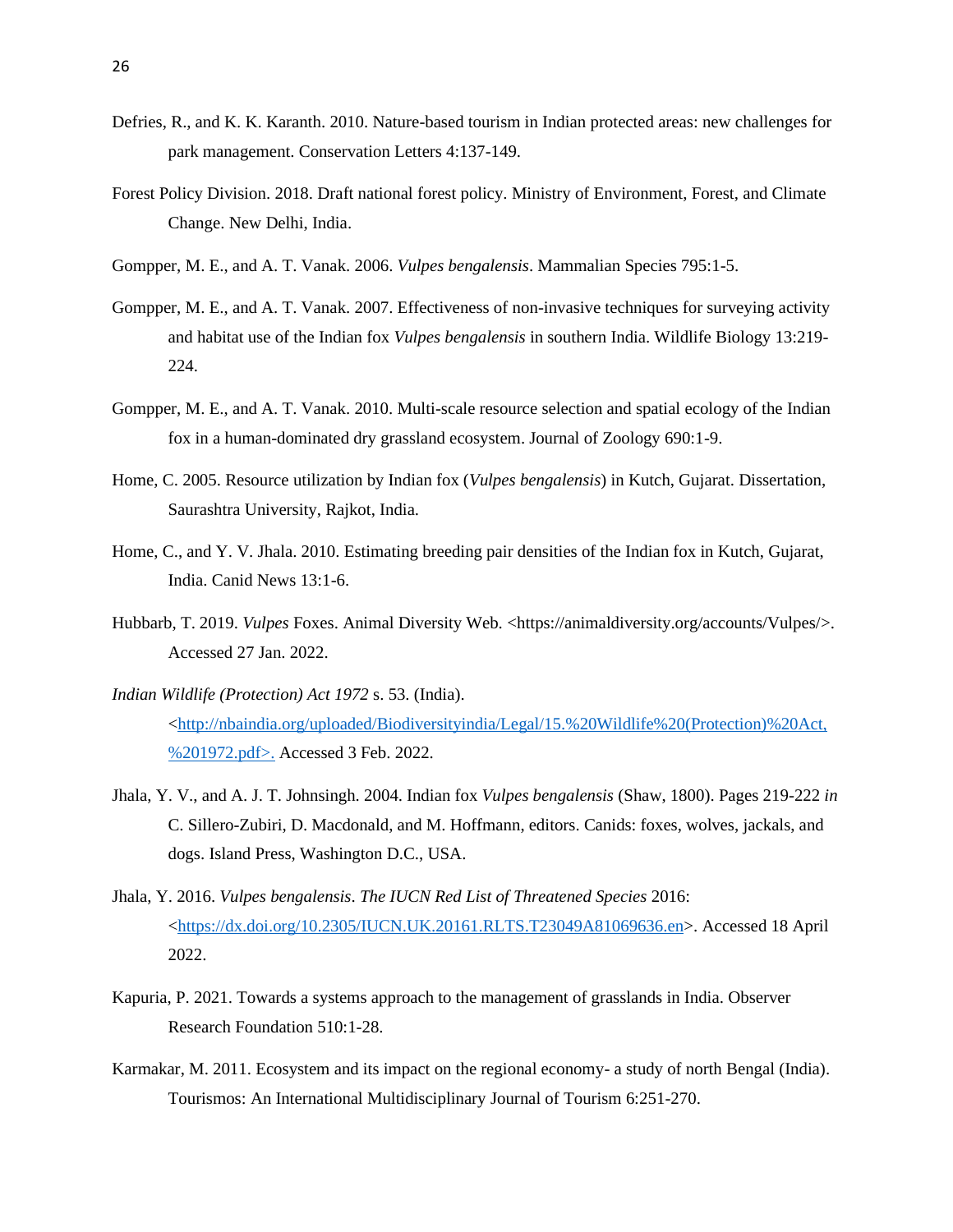- Knobel, D. L., A. R. Fooks, S. M. Brookes, D. A. Randall, S. D. Williams, K. Argaw, F. Shiferaw, L. A. Tallents, and M. K. Laurenson. 2008. Trapping and vaccination of endangered Ethiopian wolves to control an outbreak of rabies. Journal of Applied Ecology 45:109-116.
- Korytin, N. S. 2002. Analysis of survival of the red fox (*Vulpes vulpes L.)* at the phases of population growth and decline. Russian Journal of Ecology 33:186-193.
- Kumara, H. N., and M. Singh. 2012. Distribution, den characteristics and diet of the Indian Fox *Vulpes bengalensis* (Mammalia: Canidae) in Karnataka, India: preliminary observations. Journal of Threatened Taxa 4:3349-3354.
- Lahkar, B. P., B. K. Talukdar, and P. Sarma. 2011. Invasive species in grassland habitat: an ecological threat to the greater one-horned rhino (*Rhinoceros unicornis*). Pachyderm 49:33-40.
- Manakadan, R., and A. R. Rahmani. 2000. Population and ecology of the Indian fox *Vulpes bengalensis* at Rollapadu Wildlife Sanctuary, Andhra Pradesh, India. Journal of the Bombay Natural History Society 97:3-14.
- Maura, K. K., and Y. V. Jhala. 2010. Importance of VHF Telemetry on Indian fox (*Vulpes bengalensis*) Research in Kachchh, Gujarat. Wildlife Institute of India 13:33-38.
- Meadors, P. 2007. *Vulpes bengalensis* Bengal fox. Animal Diversity Web. [<https://animaldiversity.org/accounts/Vulpes\\_bengalensis/>](https://animaldiversity.org/accounts/Vulpes_bengalensis/). Accessed 22 Jan. 2022.
- Mohanraj, P., and K. Veenakumari. 1996. Nomenclature, classification, and the basis of the schedules in the Indian Wildlife (Protection) Act, 1972. Current Science 70:428-432.
- Pawar, R., and N. M. Rao. 2013. Assessment of community participation in ecotourism and conservation at Dandeli Wildlife Sanctuary, Karnataka, India. In National Conference on Biodiversity: Status and Challenges in Conservation- FAVEO 2013:88-93.
- Roy, M. 2020. Tourism and its environmental implications: a case study of Kaziranga National Park, India. Journal of Multidisciplinary Research 2:16-25.
- Roy, A. K., and J. P. Singh. 2013. Grasslands in India: problems and perspectives for sustaining livestock and rural livelihoods. Tropical Grasslands – Forrajes Tropicales 1:240−243.
- Schwartz, C. J., and A. N. Arnason. 2013. Jolly-Seber models in MARK. Pages (12)1-51 in E. G. Cooch and G C. White, editors. Program MARK: A Gentle Introduction. Colorado State University Press, Ft. Collins, USA.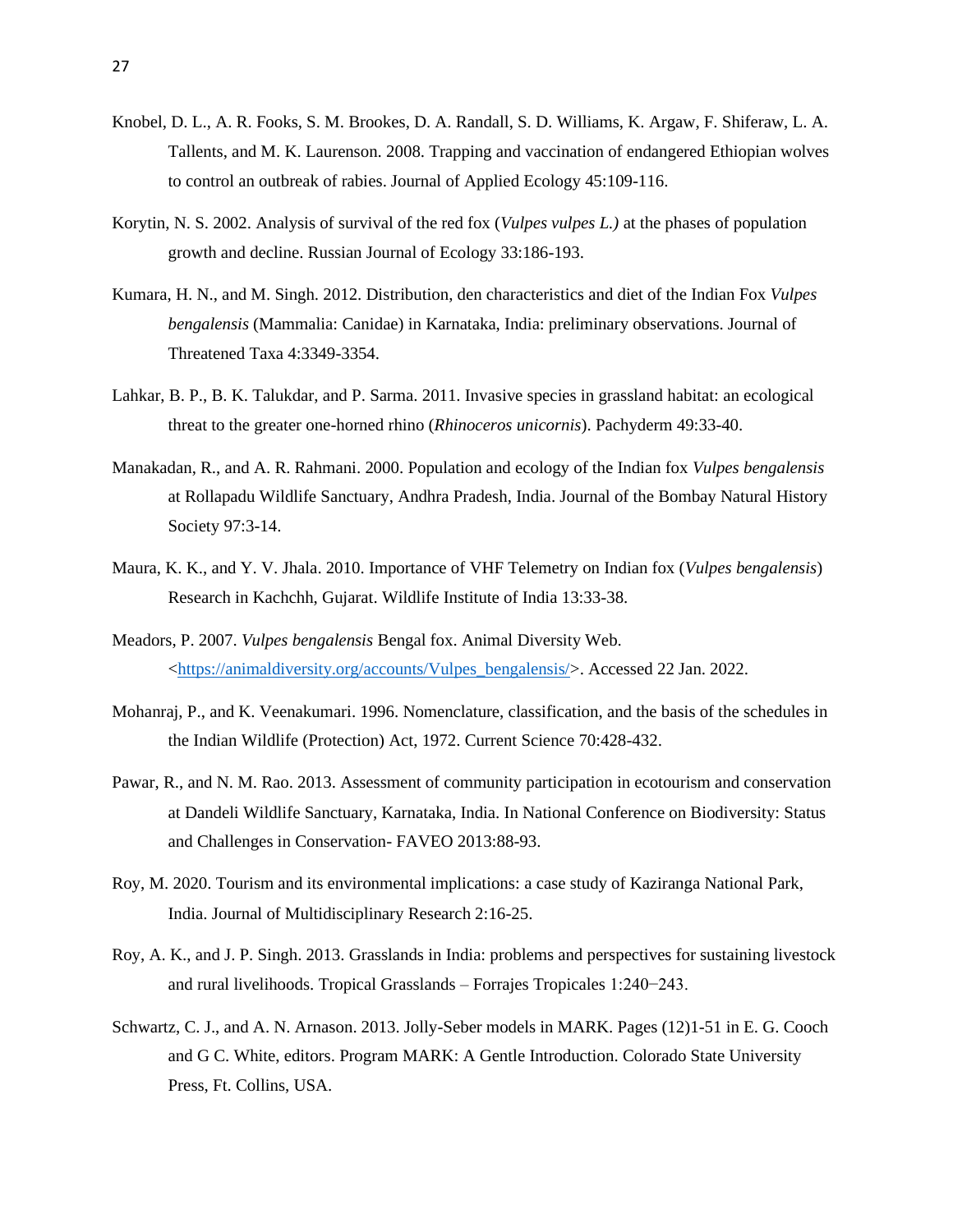- Srivathsa, A., M. Puri, K. K. Karanth, I. Patel, and N. S. Kumar. 2019. Examining human–carnivore interactions using a socio-ecological framework: sympatric wild canids in India as a case study. Royal Society Open Science 6:182008.
- Srivathsa, A., I. Majgaonkar, S. Sharma, P. Singh, G. A. Punjabi, M. M. Chawla, and A. Banerjee. 2020. Opportunities for prioritizing and expanding conservation enterprise in India using a guild of carnivores as flagships. Environmental Research Letters 15:064009.
- Vanak, A. T. 2005. Distribution and status of the Indian fox (*Vulpes bengalensis*) in southern India. Canid News 8:1-6.
- Vanak, A. T., A. J. Hiremath, S. Krishnan, T. Ganesh, and N. D. Rai. 2017. Transcending boundaries: Reflecting on twenty years of action and research at ATREE. Ashoka Trust for Research in Ecology and the Environment, Bangalore, India.
- Winkler, R. 2006. Subsistence farming, poaching and ecotourism social versus communal welfare maximization in wildlife conservation. ETH Zurich Press, Zurich, Switzerland.
- Zhou, X., X. Wan, Y. Jin, and W. Zhang. 2016. Concept of scientific wildlife conservation and its dissemination. Zoological Research 37:270-274.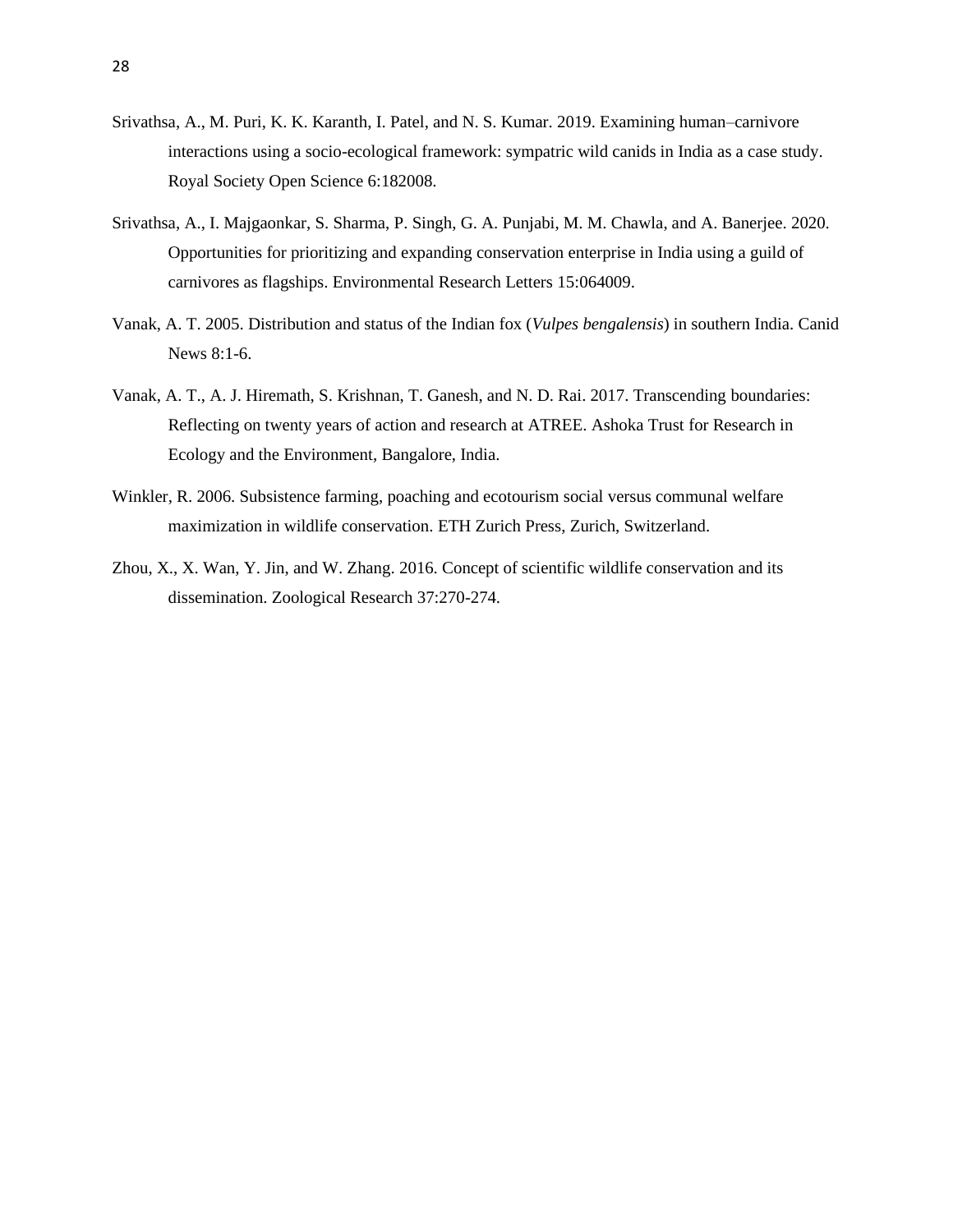# <span id="page-31-0"></span>**Appendix A**

# 25 Year Management Plan for Bengal Foxes (*Vulpes bengalensis*) in Karnataka, India

# Survey Questions 2022

- 1. Do you believe that Bengal foxes play an important role in their environment?
	- a. Yes
	- b. No
	- c. Unsure
	- d. Other, explain:
- 2. Do you believe that grasslands are important ecosystems?
	- a. Yes
	- b. No
	- c. Other, explain:
- 3. Do you believe that there has been more people (i.e., tourists, residents) in your area than there was in previous years?
	- a. Yes, there's more people in my area compared to past years
	- b. No, there is less people in my area compared to past years
	- c. Unsure, I do not notice much/any change
- 4. Do you think people have a negative or a positive impact on wildlife?
	- a. Positive, explain:
	- b. Negative, explain:
	- c. Unsure
- 5. Have you had any conflicts with wildlife recently or in the past few years?
	- a. Yes, explain:
	- b. No
	- c. Other, explain:
- 6. How often do you visit protected lands (including national parks, national forests, protected areas, and wildlife sanctuaries)?
	- a. Often (10+ times per month)
	- b. Occasionally (3-9 times per month)
	- c. Rarely (0-2 times per month)
	- d. Never
- 7. Do you enjoy wildlife viewing and/or birding?
	- a. Yes
	- b. No
- 8. Where would you most likely spot Bengal foxes?
	- a. Farmland
	- b. Woodland
	- c. City street
	- d. Grassland
	- e. Mountain
	- f. Desert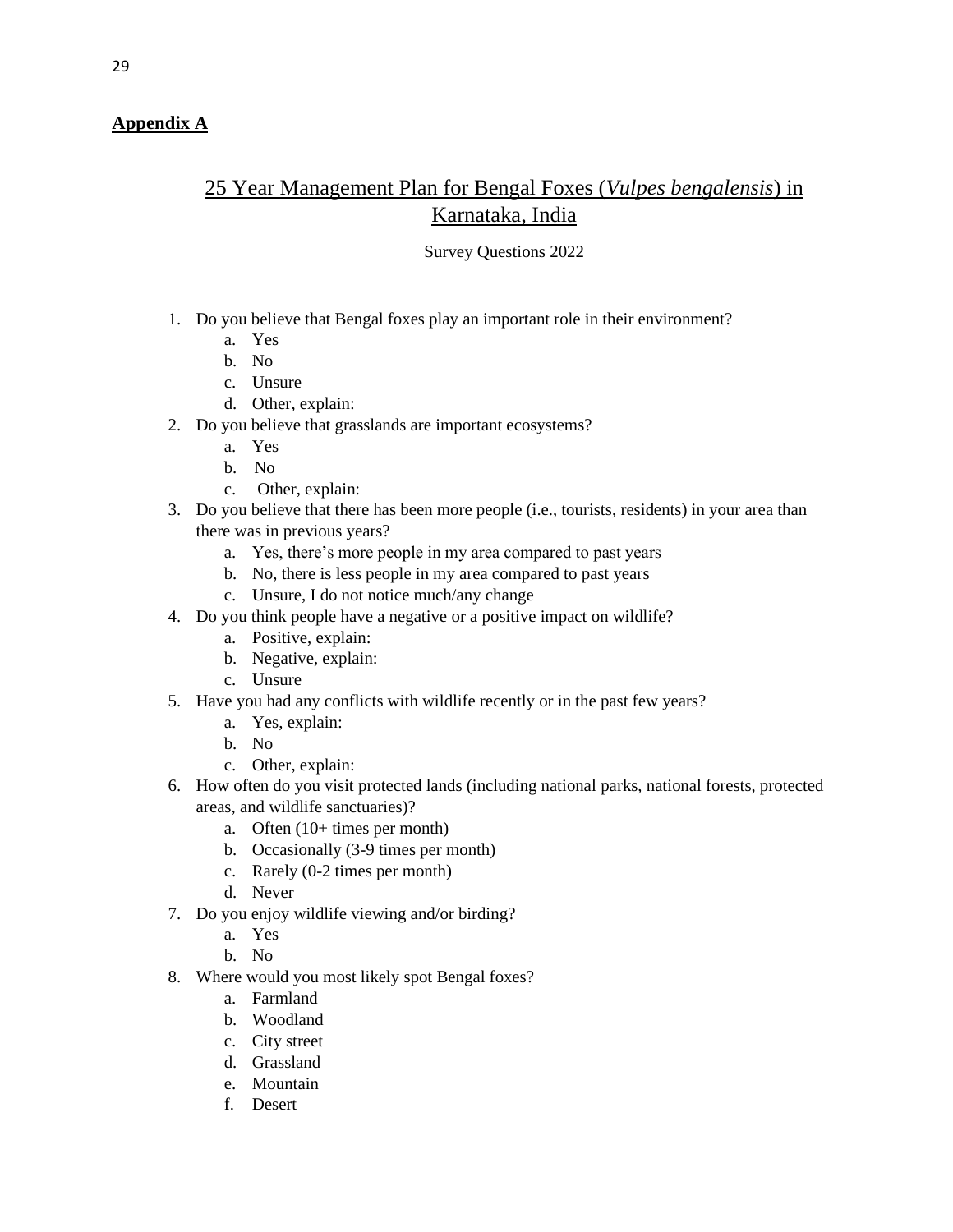- g. Other
- 9. What type of food(s) do Bengal foxes eat?
	- a. Insects
	- b. Rodents/Small mammals
	- c. Fruit
	- d. Reptiles/eggs
	- e. Birds/eggs
	- f. All the above
- 10. Do you believe that poaching can lead to extirpation and/or extinction?
	- a. Yes
	- b. No
	- c. Maybe
- 11. What local animals do you think are targeted by poachers?
- 12. Would you be willing to participate in community projects to replant local grasslands with native species?
	- a. Yes
	- b. No
	- c. Maybe
- 13. Are you a male or female (choose one)?
	- a. Male
	- b. Female
- 14. What age group do you belong to?
	- a. Under 18
	- b. 19-30
	- c. 31-40
	- d. 41-50
	- e. 51-60
	- f. 61-70
	- g. Over 71
- 15. What is your occupation or if you are a student, what school do you attend?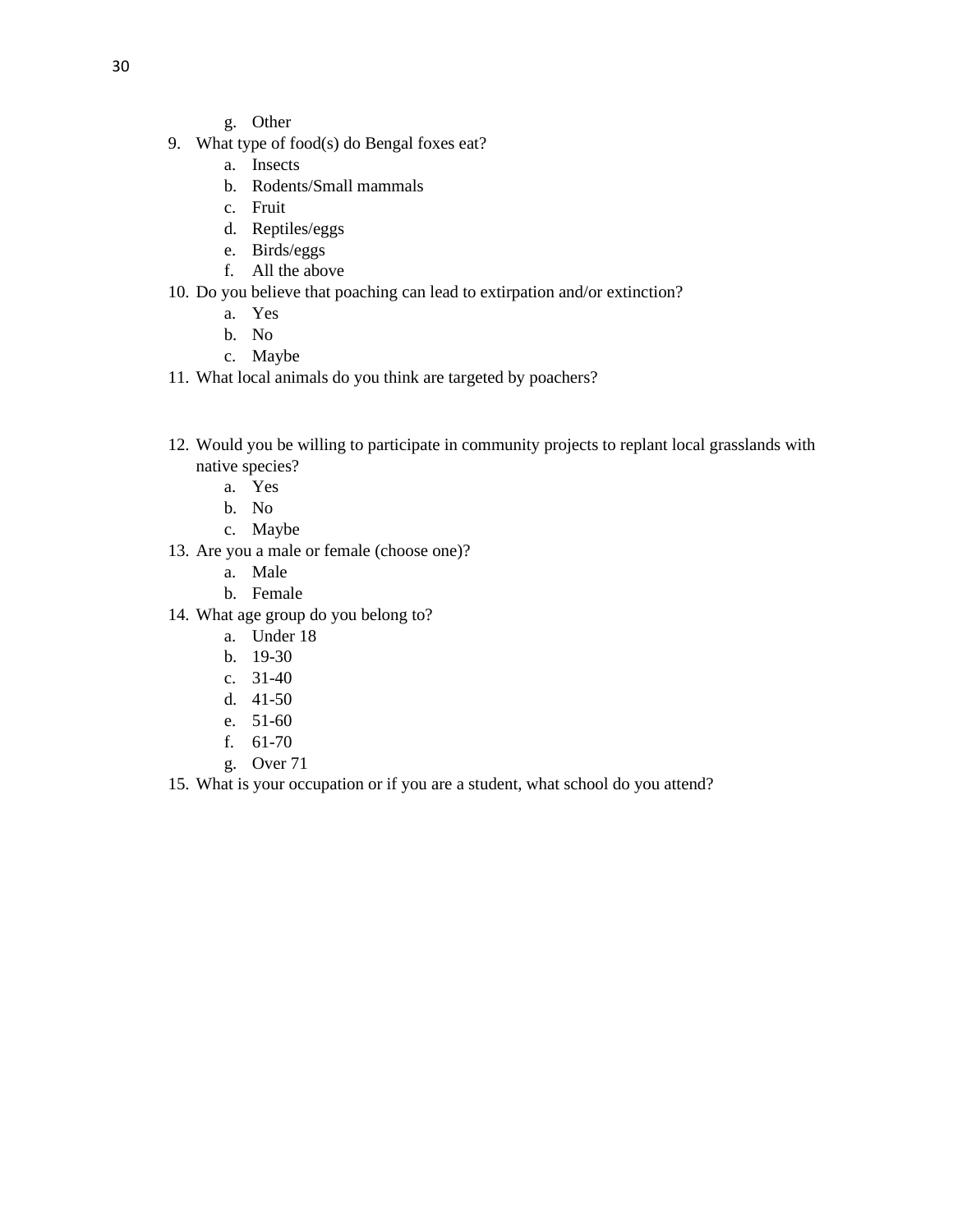# <span id="page-33-0"></span>**Appendix B**

| <b>Timeline for Management</b><br><b>Objectives and Actions</b>                                                                                                                           |              |  |
|-------------------------------------------------------------------------------------------------------------------------------------------------------------------------------------------|--------------|--|
| Goal: Increase the population<br>of Bengal foxes to carrying<br>capacity (approx. 10000<br>individuals) in Karnataka for<br>the benefit of their<br>ecosystem and ecotourism<br>industry. |              |  |
| Objective 1 (start)                                                                                                                                                                       | Jan.<br>2022 |  |
| Action $1.1$ (end)                                                                                                                                                                        | Mar.<br>2022 |  |
| Action 1.2 (end)                                                                                                                                                                          | Jun.<br>2022 |  |
| Action 1.3 (end)                                                                                                                                                                          | Jun.<br>2025 |  |
| Action 1.4 (end)                                                                                                                                                                          | Jun.<br>2026 |  |
| Objective 1 (end)                                                                                                                                                                         | Jan.<br>2027 |  |
| Objective 2 (start)                                                                                                                                                                       | Jan.<br>2027 |  |
| Action 2.1 (end)                                                                                                                                                                          | Jan.<br>2028 |  |
| Action 2.2 (end)                                                                                                                                                                          | Jan.<br>2029 |  |
| Action 2.3 (end)                                                                                                                                                                          | Jun.<br>2029 |  |